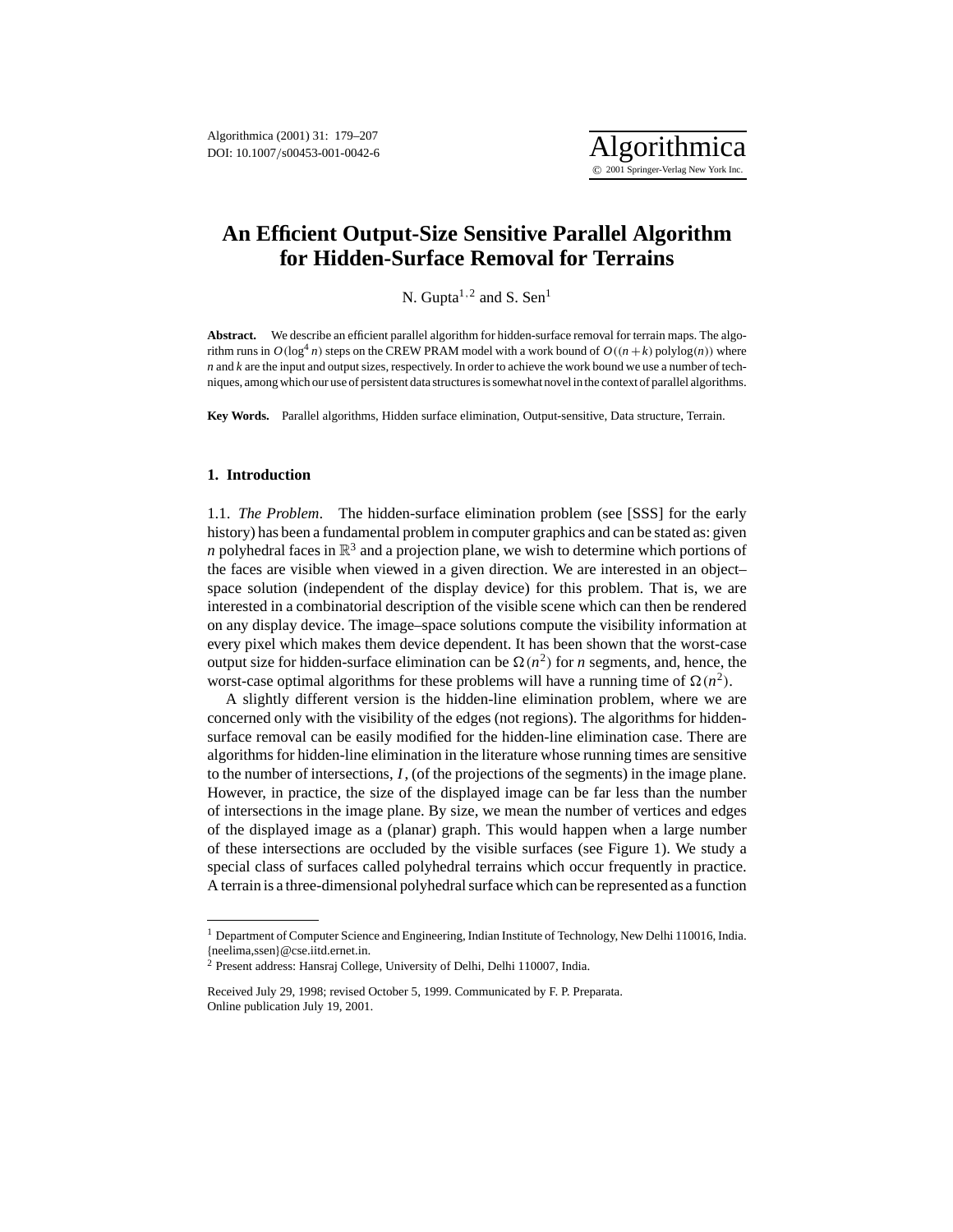## 180 N. Gupta and S. Sen

opaque

|              | andi<br>-3                                | <br>m.<br>o no |
|--------------|-------------------------------------------|----------------|
|              | 12                                        |                |
|              |                                           | w<br>$\cdots$  |
| $\mathbf{r}$ | ×<br>13<br>- 22<br>×.<br>15.111<br>$\sim$ |                |
|              |                                           | $\sim$         |
|              | A.<br>. .<br>15.6<br>÷<br>w.              |                |
|              |                                           |                |

**Fig. 1.** The visible scene has only constant complexity whereas the number of intersections is  $\Omega(n^2)$ .

of two variables (see Figure 2). Most geographical features can be represented in this manner. A large number of scenes in graphics applications can be modelled efficiently and effectively by polyhedral terrains. The term (*upper*) *profile* refers to the piecewise linear function  $Z(y)$ , which is the pointwise maximum in the  $+z$  direction of the projection of edges onto the *z*–*y* plane. Other commonly used terms for upper profile are *upper envelope* and *silhouette*. Therefore, a profile is a monotone polygon with respect to the *y*-axis. In fact, monotonicity turns out to be a very useful property in making the algorithm somewhat simpler than hidden-surface removal algorithm for general surfaces. However, even for terrains, it is known whether the maximum size of the visible image can be  $\Omega(n^2)$ . Our aim is to design a fast output-sensitive<sup>3</sup> parallel algorithm for terrains, which computes a description of the output in a device-independent manner.

1.2. *Sequential Algorithms*. McKenna [M] and Devai [D] proposed algorithms for the general problem that run in  $O(n^2)$  time, and, hence, are worst-case optimal. There are algorithms for hidden-line elimination whose running times are sensitive to the number of intersections, *I*, (of the projections of the segments) in the projection plane, typically of the order of  $O((n + I) \log n)$  (for example, see [N] and [S]). This was improved to  $O(n \log n + I + t)$  by Goodrich [G] where *t* is the number of intersecting polygons in the image plane.



**Fig. 2.** A typical terrain map.

<sup>&</sup>lt;sup>3</sup> We often use the shorter term output-sensitive instead of output-size sensitive.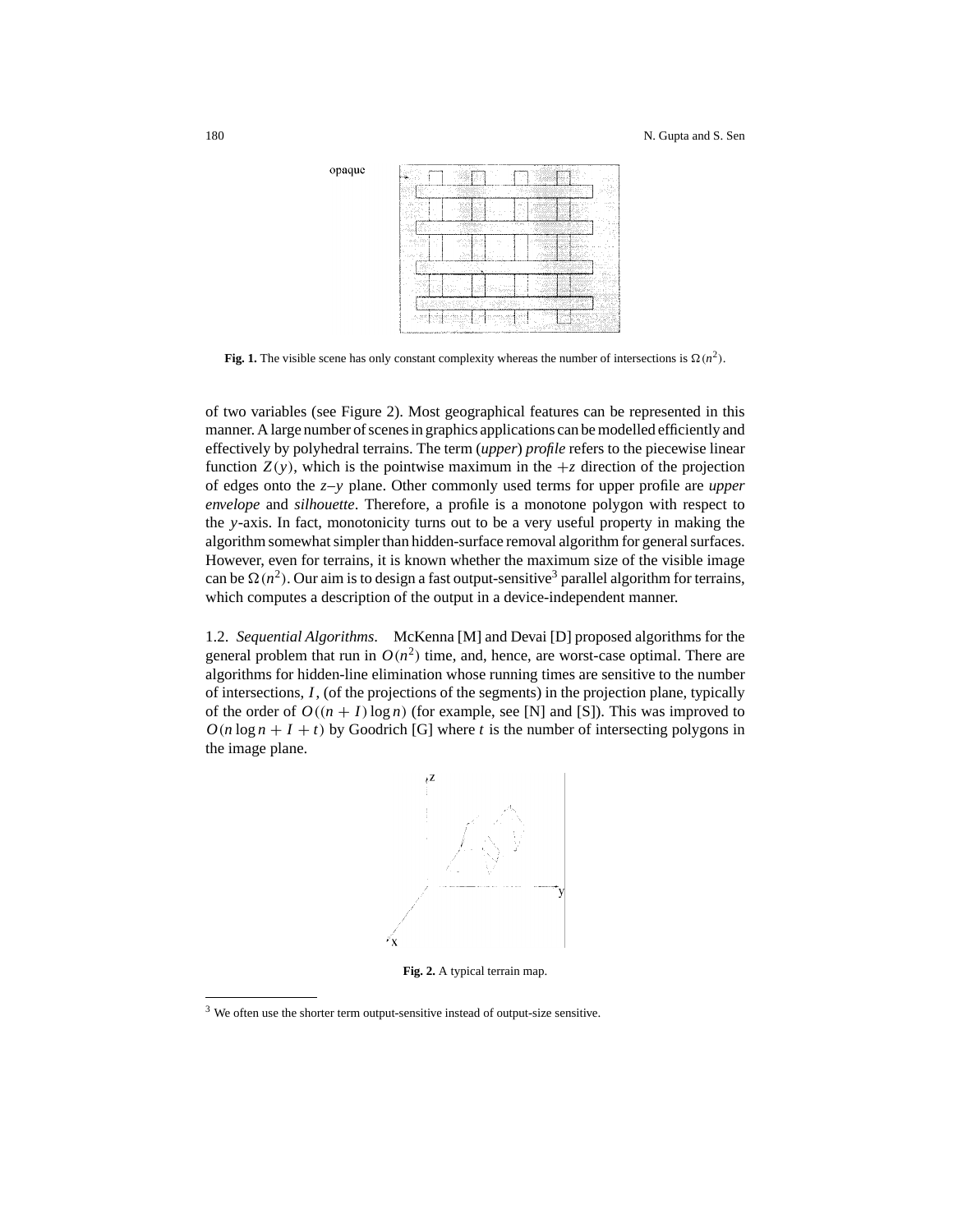The first known efficient output-sensitive algorithms were designed for the restricted input-class consisting of *iso-oriented* rectangles in  $\mathbb{R}^3$  [GO], [Be], [AGO]. For the class of polyhedral terrains, Reif and Sen [RS1] designed the first efficient algorithm whose running time is  $O((k + n) \log^2 n)$  where *k* is the output size. Preparata and Vitter [PV] presented an algorithm with the same running time and claimed that their algorithm was simpler. The algorithm in [OKS] improved the running time to  $O((n\alpha(n) + k) \log n)$ where  $\alpha(n)$  is the inverse Ackerman's function. For the case of nonintersecting objects there are algorithms which are somewhat output sensitive—for example, the algorithm there are algorithms which are somewhat output sensitive—for example, the algorithm<br>of Overmars and Sharir [OS] takes about  $O(n\sqrt{k} \log n)$  steps given an ordering of the objects. de Berg et al.  $[dBHO<sup>+</sup>]$  and Agarwal and Matousek [AM] obtain improved bounds without an initial ordering for nonintersecting objects. However, these are still far away from the ideal bound of  $((n + k)$  polylog $(n)$ ).

1.3. *Parallel Algorithms*. The primary objective of designing parallel algorithms is to obtain very fast solutions to problems, keeping the total work (the processor–time product) close to the best sequential algorithms. For example, if *S*(*n*) is the best known sequential time complexity for input size *n*, then we aim for a parallel algorithm with  $P(n)$  processors and  $T(n)$  running time to minimize  $T(n)$  subject to keeping the product  $P(n) \cdot T(n)$  close to  $O(S(n))$ . A parallel algorithm that actually does total work  $O(S(n))$ is called a work optimal algorithm.

Relatively little work has been done in the context of parallel algorithms for hiddensurface removal. Reif and Sen [RS1] had proposed a parallelization of their algorithm with  $O(\log^4 n)$  running time in a model that is stronger than PRAM. The more challenging theoretical goal was to keep the work bound close to the output-sensitive sequential algorithm. The resulting algorithm was quite complex and required parallel (dynamic) updates on a shared nested data structure that were not only hard to implement but also difficult to analyze. Here, we exploit some of their ideas but adopt a different strategy to build the parallel data structure. The resulting algorithm is relatively simpler and also easier to analyze. The main reason for this is that the underlying data structure is static although it has to be rebuilt a (small) number of times. Our bounds are also superior in the sense that we are able to match the bounds of [RS1] in a standard PRAM model (processor allocation was assumed to be free in the model used by [RS1]).

Goodrich et al. [GGB] presented parallel algorithms for hidden-surface elimination. For the general scenes, their algorithm computes all the *I* pairwise intersections on the projection plane. For the case of iso-oriented rectangles in  $\mathbb{R}^3$ , their algorithm is outputsensitive and runs in  $O(\log^2 n)$  time using  $O((n + k) \log n)$  total parallel operations. The crux of their method is a parallel data structure called *array-of-trees* introduced by Kosaraju et al. [KAG], that has some flavor of persistent data structures. In this paper we make more direct use of persistent data structures in our parallel algorithm.

We are not aware of any other published work in the context of provably efficient output-sensitive parallel algorithms for more general surfaces. The importance of outputsize sensitivity for parallel algorithms cannot be overemphasized for the following simple reason. The advantage of using extra processors will be lost otherwise (for small output size) compared with an efficient output-sensitive sequential algorithm. The rest of the paper is organized as follows. In Section 2 we give a brief overview of our approach. In Section 3 we describe some of the basic parallel routines used frequently in the main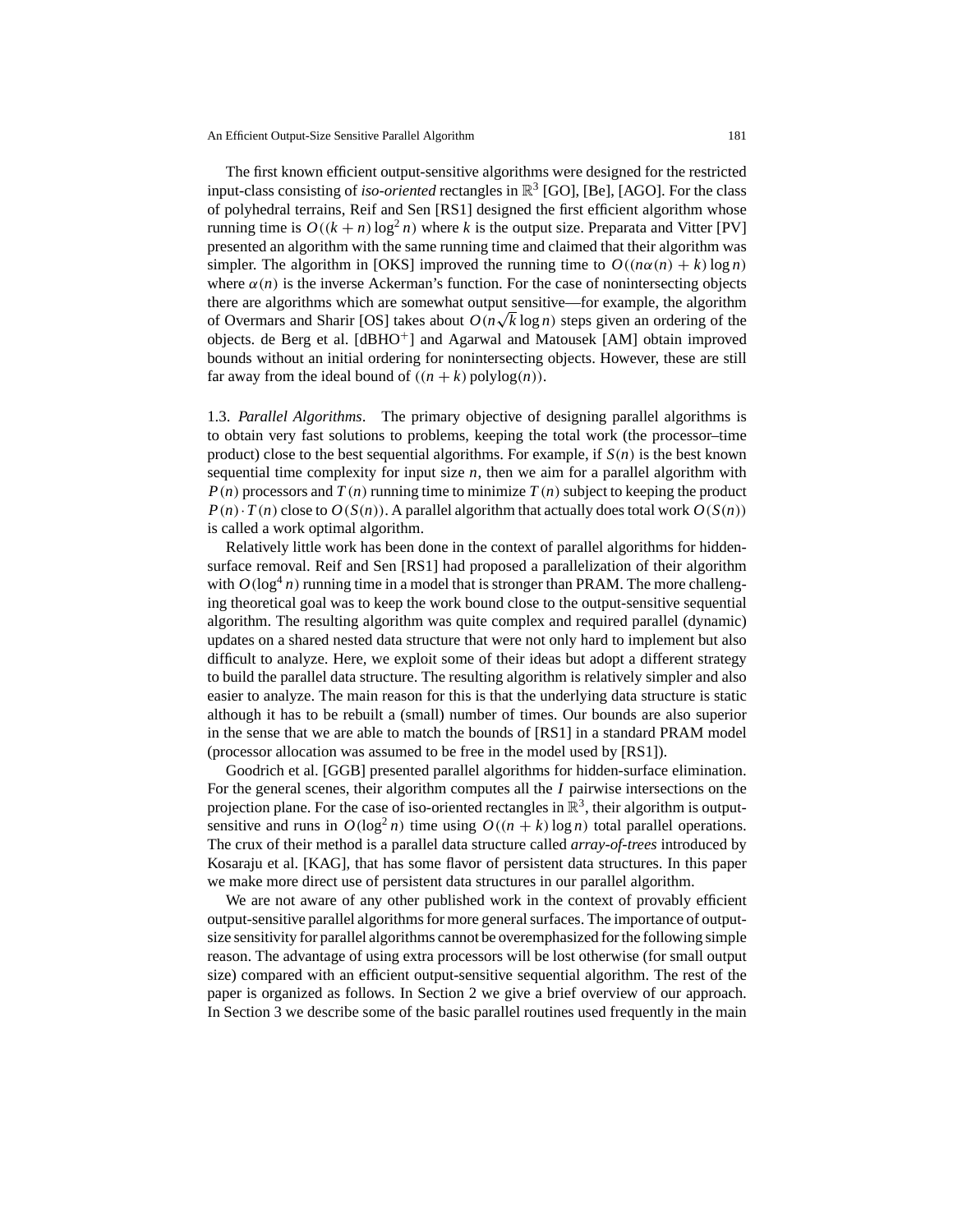algorithm. Section 4 forms the crux of the paper. Since the algorithm is somewhat involved, we give a top-down description of the algorithm and the data structures accompanied by analysis.

**2. An Overview of Our Algorithm.** Recall from the Introduction that terrains in this paper refer to piecewise linear surfaces which meet a vertical line in exactly one point. Assume that the surface is a function  $z = f(x, y)$ , it is being viewed from  $x = \infty$ , and the viewing plane is the  $z-y$  plane. We are viewing the scene in a direction perpendicular to the projection plane, however, the algorithm works for the perspective projection as well. A characteristic of these surfaces is that the upper boundary of the projection of the line segments on the *z*–*y* plane is monotone with respect to the *y*-axis. We assume that the terrain is available as a graph *G* whose vertices are 3-tuples  $(x, y, z)$  of coordinates such that  $z = f(x, y)$  and whose edges correspond to the segments of the polyhedral surface. The terms edges and segments have therefore been used interchangeably. We also assume that only the top part of the surface is visible, i.e., the faces closest to the observer rise from the ground level. A key property that allows one to solve the visibility problem efficiently is that the edges can be ordered from "front" to "back" using the following observation. Project *G* onto the *x*–*y* plane (call it  $G_{xy}$ ) and now the ordering of the segments in the scene in the increasing distance from the viewer corresponds to the ordering of the edges of  $G_{xy}$  along x. That is, we can define a partial order on the edges as follows: edge  $e_i \prec e_j$  if there is a ray in the viewing direction that intersects  $e_i$ before  $e_i$ . The projection of the edges on the  $x-y$  plane preserves this ordering.

2.1. *A Sequential Approach*. In the sequential algorithm the edges are ordered in the increasing distance from the viewer by decomposing  $G_{xy}$  into monotone chains of edges.

DEFINITION. A chain  $C = (u_1, u_2, \ldots, u_p)$  is a planar straight line graph (PSLG) with vertex set  $\{u_1, \ldots, u_p\}$  and edge set  $\{(u_i, u_{i+1}), i = 1, \ldots, p-1\}$ . A chain is called monotone with respect to a straight line *l* if a line orthogonal to *l* intersects *C* in at most one point.

The edges are processed one by one sequentially in order. The algorithm maintains an upper profile of the edges processed so far and tests the visibility of the next edge being processed by determining its intersection with the current profile. Since the edges are processed in the order of increasing distance from the viewer, the profile lies in front of the next edge and therefore occludes the portion of the edge which lies behind it. Thus the portion of the projected edge lying below the profile (which is a simple monotone polygon) is not visible and hence is discarded (see Figure 3(a), the dotted portion of the edge is not visible). The upper profile is updated with the visible portions of the edge (see Figure 3(b)). Clearly, the portion of an edge declared visible is visible in the final image (i.e., it cannot be occluded by edges processed later). Some vertices and edges of the profile may be deleted at this point which only means that they are no longer part of the "upper boundary" of the final image but they are very much visible in the final image and therefore are remembered. Finally, we have all the vertices and edges of the final image which can be used by the rendering procedure to draw it on the screen.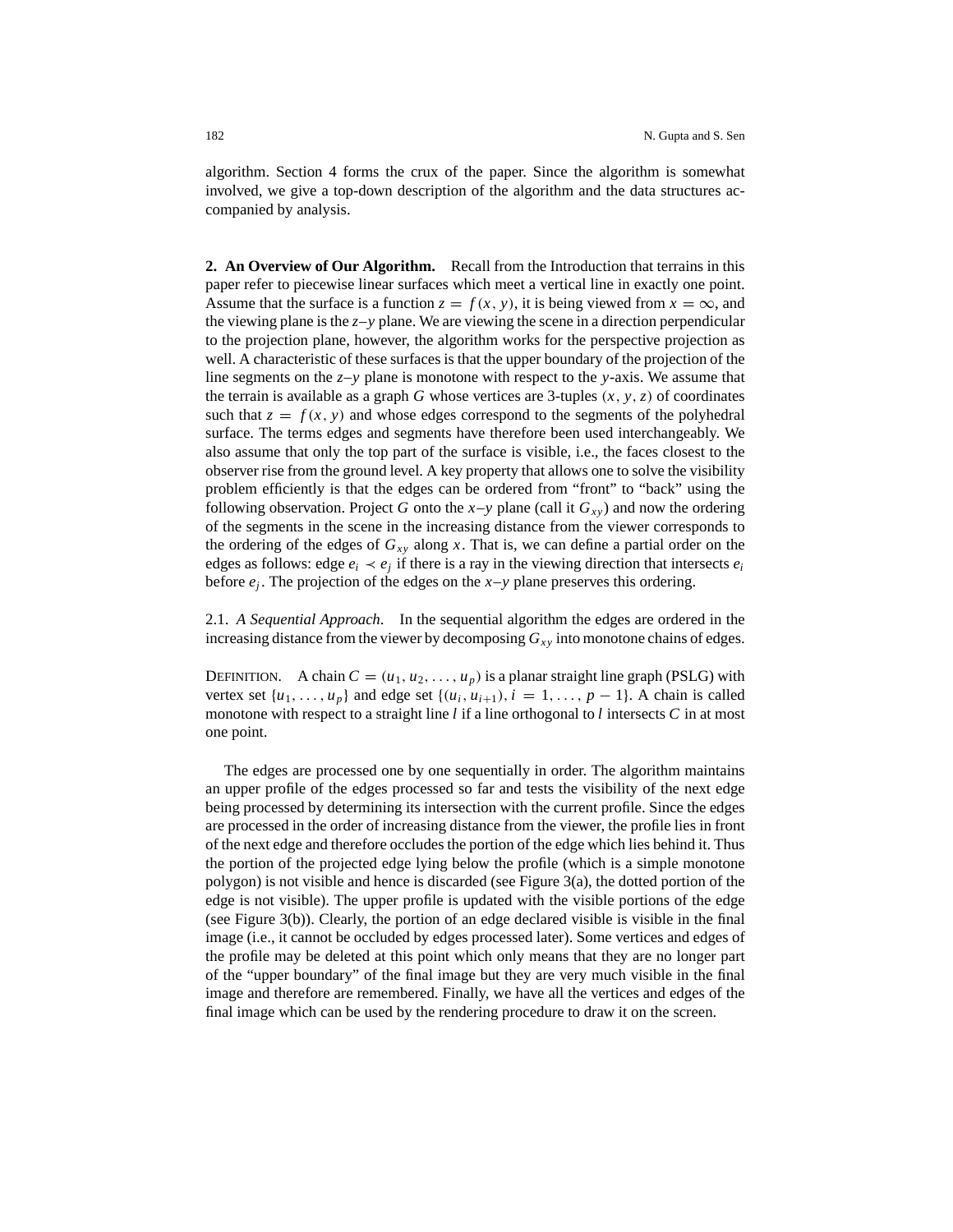

**Fig. 3.** The dotted part of the segment*s* lies below the profile *p* and hence is not visible, therefore it is discarded.

2.2. *An Overview of the Parallel Algorithm*. In the parallel scenario the above sequential algorithm has two major stumbling blocks. First, the edges are processed sequentially and the upper profiles are computed incrementally. We overcome this problem with the help of a separator tree and computing profiles using an approach similar to systolic implementation of parallel prefix computation. A separator tree provides a way to order the edges in the increasing distance from the viewer in parallel and also allows one to process them concurrently. Second, the intersections of an edge with a profile are computed sequentially. We use the divide-and-conquer approach to detect the intersections efficiently in parallel. We order the edges using a separator tree (described later). Let  $e_1, e_2, \ldots, e_n$  be the ordered set of input edges. Let  $P_i$  denote the *i*th profile, i.e., the upper profile of the edges  $e_1, e_2, \ldots, e_i$ . Our aim is to compute  $P_i$ ,  $\forall i = 1, \ldots, n$ . We call them *actual* profiles (however we omit "actual" most of the time and mention it only if it is not clear from the context).

We compute these profiles in two phases. In phase 1 we compute in parallel, for all the nodes of the separator tree, the upper profile of the edges in the leaves of the subtree rooted at the node (the edges in the leaves of the separator tree are sorted in the increasing distance from the viewer). Call the resulting tree the *profile computation tree* (henceforth referred to as the PCT). Notice that these profiles are not the actual profiles we are looking for. These are only intermediate profiles which are used to compute the actual profiles (think of the internal nodes in the prefix computation tree) in phase 2. In phase 2 we compute the actual profiles using an approach similar to the systolic implementation of parallel prefix computation [LF] (see Figure 4). Starting from the root of the profile computation tree the computation proceeds toward the leaves level by level. In this phase, at any node, the computation involves "merging" two profiles—an (actual) profile inherited from its parent and an (intermediate) profile computed in the previous phase by one of its children.

Merging is done by finding the intersections of the segments of the intermediate profile with the other profile and updating the other profile. However, as we will see later, our visibility structure (i.e., the vertices of the profiles) may be shared among different nodes at the same level of the PCT. We cannot afford to keep these profiles totally independent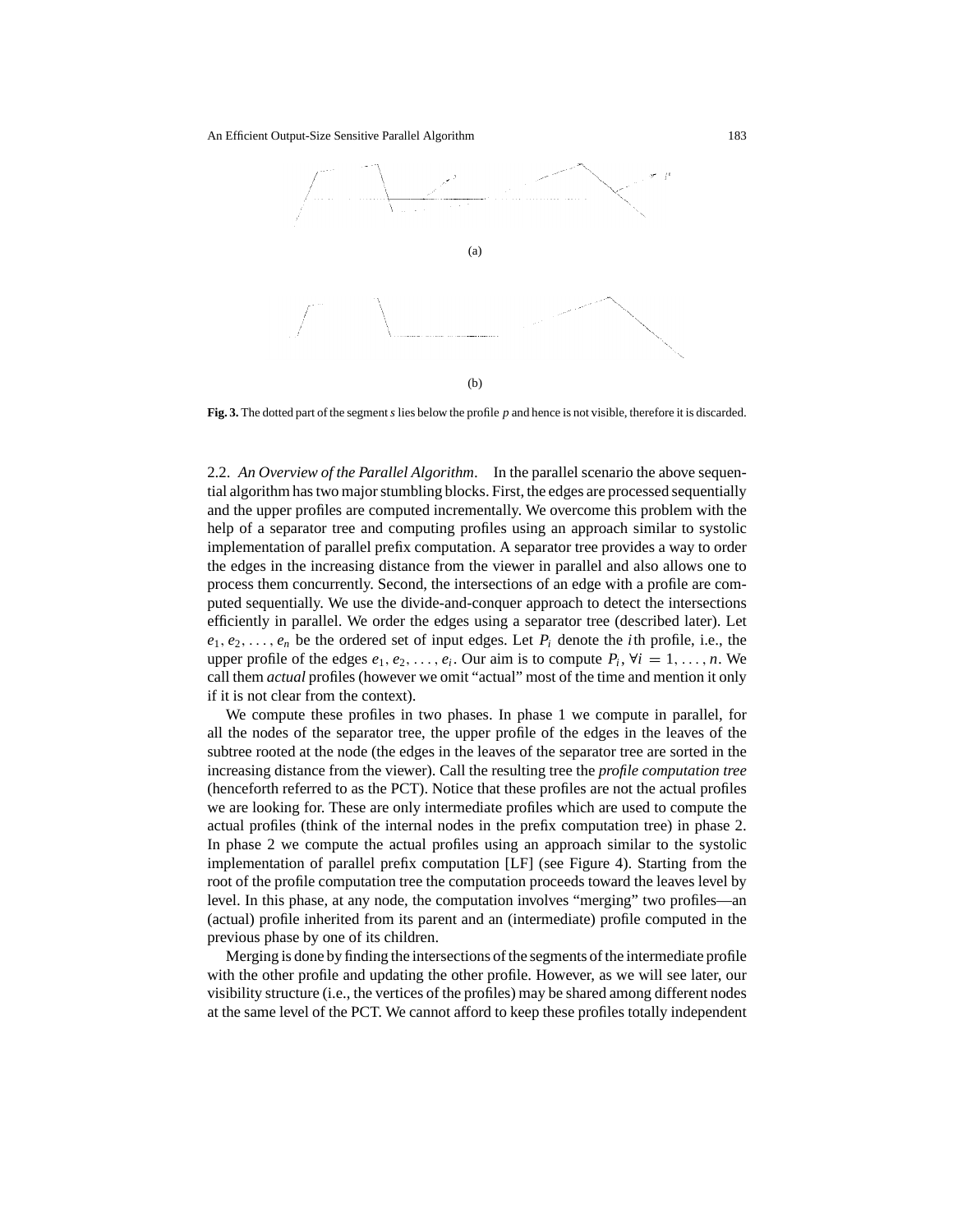

**Fig. 4.** An illustration of systolic implementation of parallel prefix sum computation. (a) Phase 1: computation proceeds bottom-up. (b) Phase 2: computation proceeds top-down.

of each other because that will jeopardize our main objective of designing an outputsensitive algorithm. Instead of keeping a visibility structure for each profile at a fixed level of the PCT we keep just one structure maintaining information about all the intersections computed so far and also provide a search structure to detect the intersections at the next level of the PCT.

REMARK. Our algorithm follows the basic approach of Reif and Sen [RS1]; however, our implementation of the merging phase is considerably simpler. One of the (sequential) algorithms of Overmars et al. [OKS] also follows a very similar approach. However, they avoid dynamic ray-shooting and implement merging in terms of various set operations (like intersection and differences) that leads to savings of a logarithmic factor in running time.

**3. Some Basic Parallel Routines.** Before we describe the parallel algorithm in details, we briefly review some of the basic parallel routines that are used frequently in our algorithm.

LEMMA 3.1 [SV]. *Two sorted lists of sizes M and N can be sorted in*  $O(log(M+N))$ *time using*  $(M + N)/log(M + N)$  *processors.* 

DEFINITION. Suppose there are *n* tasks and the *i*th task requests  $x_i$  processors such that  $\sum_{i=1}^{n} x_i = O(n)$ . Then the **processor allocation problem** of size *n* is to allocate a given  $\sum_{i=1}^{n} x_i = O(n)$ . Then the **processor allocation problem** of size *n* is to allocate a given set of processors among these tasks so that the *i*th task is alloted  $x_i$  processors (for all *i*).

LEMMA 3.2 [LF], [R]. *The processor allocation problem of size n can be solved in O*(max{*n*/*p*, log *n*}) *time with p processors on an EREW PRAM*.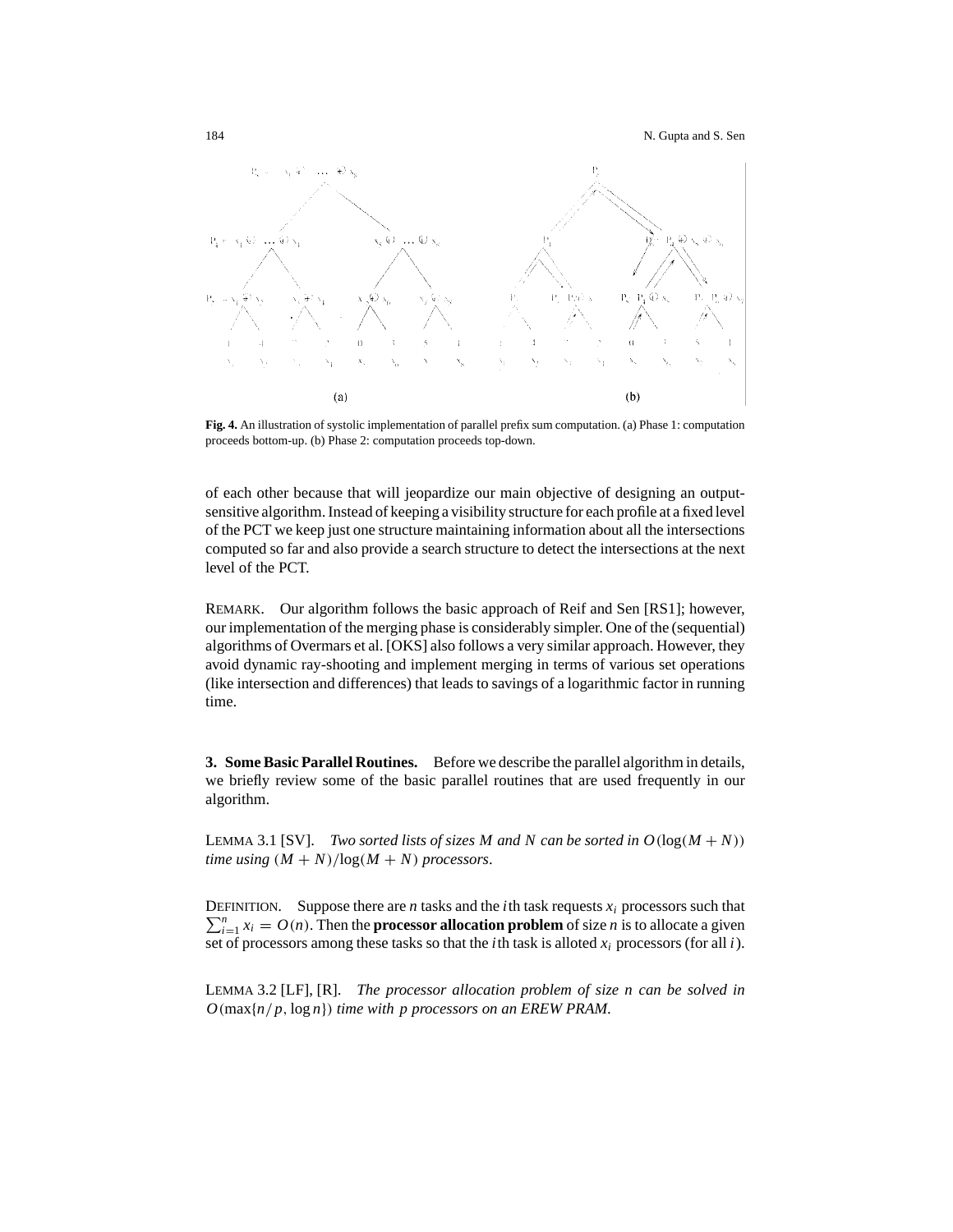DEFINITION. Given a bit vector of size *n*, the problem of **compaction** involves deleting the 0's and putting the 1's in contiguous locations starting from the first location.

LEMMA 3.3 [LF], [R]. *The compaction problem of size n can be solved in*  $O(\max\{n/p\})$ log *n*}) *time with p processors on the EREW PRAM*.

LEMMA 3.4. *Given a convex polygon P of size m and a ray r*, *one can detect the intersection of r and P* (*or report that there are none*) *in O*(log *m*) *time sequentially*.

We shall also need frequent applications of the slow-down lemma which (in our context) can be formally stated as follows. Let  $t_{p,r}$  denote the time to allocate  $p$  processors to a number of tasks whose total processor requirement is  $O(r)$ . That is  $t_{p,r}$  is the time to solve the problem of processor allocation of size *r* with *p* processors.

LEMMA 3.5. Let A be a parallel algorithm that executes in  $\Pi$  phases and performs a *total number of N tasks* (*each task is not necessarily unit time but is performed by a single processor*). Then the algorithm can be executed in time  $O(\Pi(t_{p,N} + t) + Nt/p)$ *using p processors in a PRAM where t is the time taken for each task*.

PROOF. This is a straightforward generalization of Brent's slow-down lemma [Br] in the context of PRAM algorithms. Let  $N_i$  be the number of tasks in phase *i*. Then the tasks can be distributed equally among *p* processors so that no processor gets more than  $\lceil N_i/p \rceil$  tasks. Thus the total time is  $\sum_i^{\Pi} O(N_i t / p + t_{p,N_i} + t)$ , giving us the required result.

LEMMA 3.6. Let A be a parallel algorithm that executes in  $\Pi$  phases. Let  $N_i$  be the  $n$ umber of tasks in phase  $i$  , each executes in  $O(t_i)$  time with  $p_i$  processors. Let  $t = \sum_{i=1}^{\Pi} t_i$ *and*  $N = \max_i \{N_i p_i\}$ . *Then the algorithm can be executed in*  $O(\prod_{p,N} t + Nt/p)$ *time with p processors*.

PROOF. This is a further generalization of the above lemma. Consider phase *i* of the algorithm *A*. Let  $p < N_i p_i$ . Let  $p'_i = p/p_i$ . Divide the  $N_i$  tasks in  $p'_i$  groups each of size  $O(N_i/p_i')$ . Distribute *p* processors equally among these groups so that each group gets  $p_i$  processors. Execute the tasks in each group one by one. The time in phase  $i$  is thus  $O(N_i t_i / p'_i + t_{p,N_i p_i}) = O(N_i p_i t_i / p + t_{p,N}) = O(N t_i / p + t_{p,N})$ . However, if  $p \ge N_i p_i$ , then the time in phase *i* is  $O(t_i)$ . Thus the total time in phase *i* is  $O(\max\{Nt_i/p+t_{p,N}, t_i\})$ . The total time over all the phases is  $O(\max\{N \sum_{i=1}^{\Pi} t_i/p + \prod t_{p,N}, \sum_{i=1}^{\Pi} t_i\})$  giving us the required result.

**4. The Parallel Algorithm.** We describe the algorithm in a top-down manner, treating the important steps in individual subsections accompanied by detailed analysis. Given a two-dimensional surface as a straight line graph in three dimensions, we project the line segments on the  $x-y$  plane. By the property of terrain maps, no two projected segments will intersect. If the graph is not triangulated, we triangulate the graph using the algorithm of Atallah et al. [ACG] for parallel triangulation. Since it is a planar graph, the number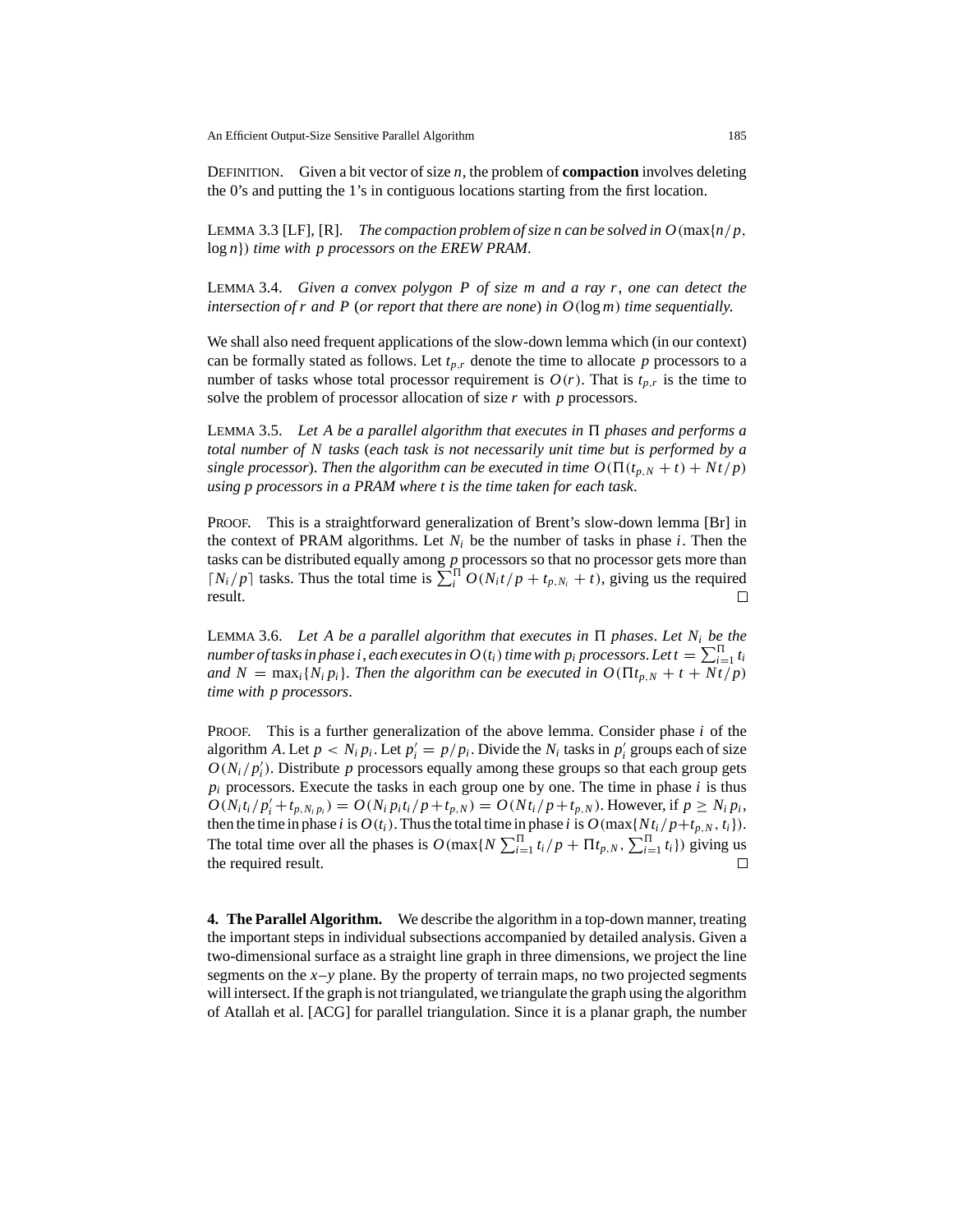

**Fig. 5.** Construction of a separator tree for a monotone subdivision: (a) Monotone subdivision *S* with the separator chains visualized. (b) Separator tree for *S*.

of edges and faces is still  $O(n)$ . Henceforth our discussions will be with respect to the triangulated graph. The main steps of the algorithm are:

- 1. **Order the edges** of the triangulated graph as follows: The triangulated graph is partitioned into roughly equal parts by a separator—a chain of edges monotone with respect to the *y*-axis. This is repeated recursively on each part until each part has a constant number of edges. This is done with the help of a separator tree (see Figure 5). Separator chains are ordered from front to back. Each edge *e* belongs to a range of separators  $\{\sigma_j : i \le j \le k - 1\}$ . Order the edges based on the smaller index of the interval of chains it belongs to. That is, if edges  $e_1$  and  $e_2$  belong to  $\sigma_i$ ,  $\sigma_{i+1}$ , ...,  $\sigma_s$ and  $\sigma_i$ ,  $\sigma_{i+1}$ , ...,  $\sigma_t$ , respectively, then  $e_1 \prec e_2$  if  $i \leq j$ .
- 2. **Profile computation**
	- (a) **Phase 1: Compute the intermediate profiles**—to compute the profiles we take the projection of the line segments on the  $z-y$  plane. For each node v in the separator tree do in parallel: compute the profile of the edges in the leaves of the subtree rooted at v. We call these profiles *intermediate* profiles. Note that these are not necessarily part of the final visible scene. As mentioned earlier, we call the resulting tree the profile computation tree (PCT). We use the term *layer* to imply a level of the PCT. Observe that the segments of the profiles may be shared among the layers of the PCT. For example, a profile at node  $v$  of the separator tree may share segments with a profile at the left (or the right) child *l* of v since the profile at *l* is the profile of the subset of edges of the set whose profile is computed at  $v$  (see Figure 6).
	- (b) **Phase 2: Compute the actual profiles**—compute the actual (visible) profiles starting from the root of the PCT, proceeding layer by layer toward the leaves using an approach similar to the systolic implementation of parallel prefix computation. This step constitutes the crux of our algorithm.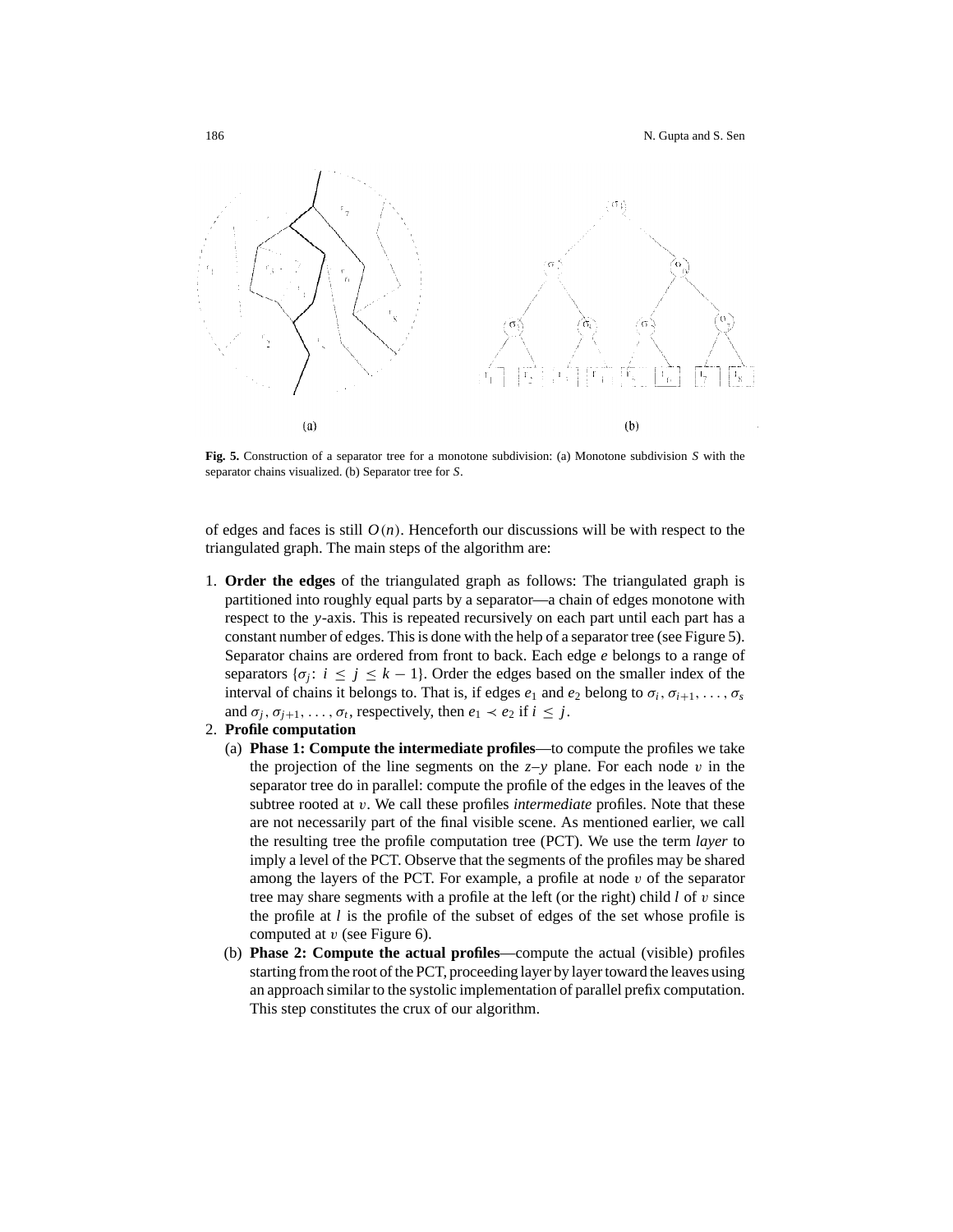

**Fig. 6.** *l* is the left child of the node v in the PCT; the profile at *l* is the profile of the subset of edges of the set whose profile is computed at  $v$ .

4.1. *Constructing the Separator Tree*. Let *S* be a planar subdivision whose regions are monotone polygons. A separator tree is a balanced binary tree *T* on *S* as described below. A separator  $\sigma$  of *S* is a monotone chain from  $-\infty$  to  $+\infty$ . Let  $r_1, r_2, \ldots, r_m$ be the regions of *S*, numbered such that  $i < j$  whenever region  $r_i$  shares an edge with  $r_j$  and is to the left of  $r_j$ . The common boundary of the regions with index  $\leq i$  and of the regions with index  $> i$  is a separator of *S*, which we denote by  $\sigma_i$ . Each leaf of *T* represents a region of *S*, and each internal node represents a separator, such that the inorder sequence of the nodes of *T* is given by  $r_1, \sigma_1, r_2, \sigma_2, \ldots, \sigma_{m-1}, r_m$ . Each edge *e* of *S* belongs to a range of separators  $\{\sigma_i : i \leq j \leq k - 1\}$ , where  $r_i$  and  $r_k$  are the regions to the left and right of *e*, respectively. For space efficiency, *e* is stored only once at the least common ancestor  $\sigma_l$  of  $r_i$  and  $r_k$  in  $T$ , and is called a proper edge of  $\sigma_l$ . See Figure 5. Step 1 of the main algorithm can be implemented in  $O(\log n)$  time using a linear number of processors in an EREW PRAM using a procedure due to Tamassia and Vitter [TV]. Their result can be summarized as follows:

FACT 1. *Let S be a planar triangulated subdivision with n vertices*. *Then the separator tree consisting of monotone chains that decompose S can be constructed by an EREW PRAM in O*(log *n*) *time using n processors*.

### 4.2. *Computing the Intermediate Profiles*.

LEMMA 4.1. *The profile of a set of m segments can be constructed in*  $O(\log^2 m)$  *time using O*(*m*α(*m*)/log *m*) *processors in a CREW PRAM*.

PROOF. This is done by dividing the set of segments in halves, computing the profiles recursively for each half and merging the profiles as follows. Since the profile of *m*/2 segments can have size at most  $O(m\alpha(m))$  [CS] we merge the vertices of the profiles in  $O(\log m)$  time using  $O(m\alpha(m)/\log m)$  processors (Lemma 3.1). We label (for this proof) a vertex "visible" if it is a part of the resultant profile and "invisible" otherwise. Find the predecessor of a vertex of one profile in the other profile. This can be computed while merging. From this we determine if the vertex is "visible" by checking if it lies above the segment (in the other profile) whose left endpoint is its predecessor (see Figure 7). The intersections can then be easily determined from the predecessor and the visibility information within the required bounds (see Appendix A for details). The points of intersections can be merged with the already merged set of vertices and the vertices of the new profile can be compacted by discarding the "invisible" vertices. The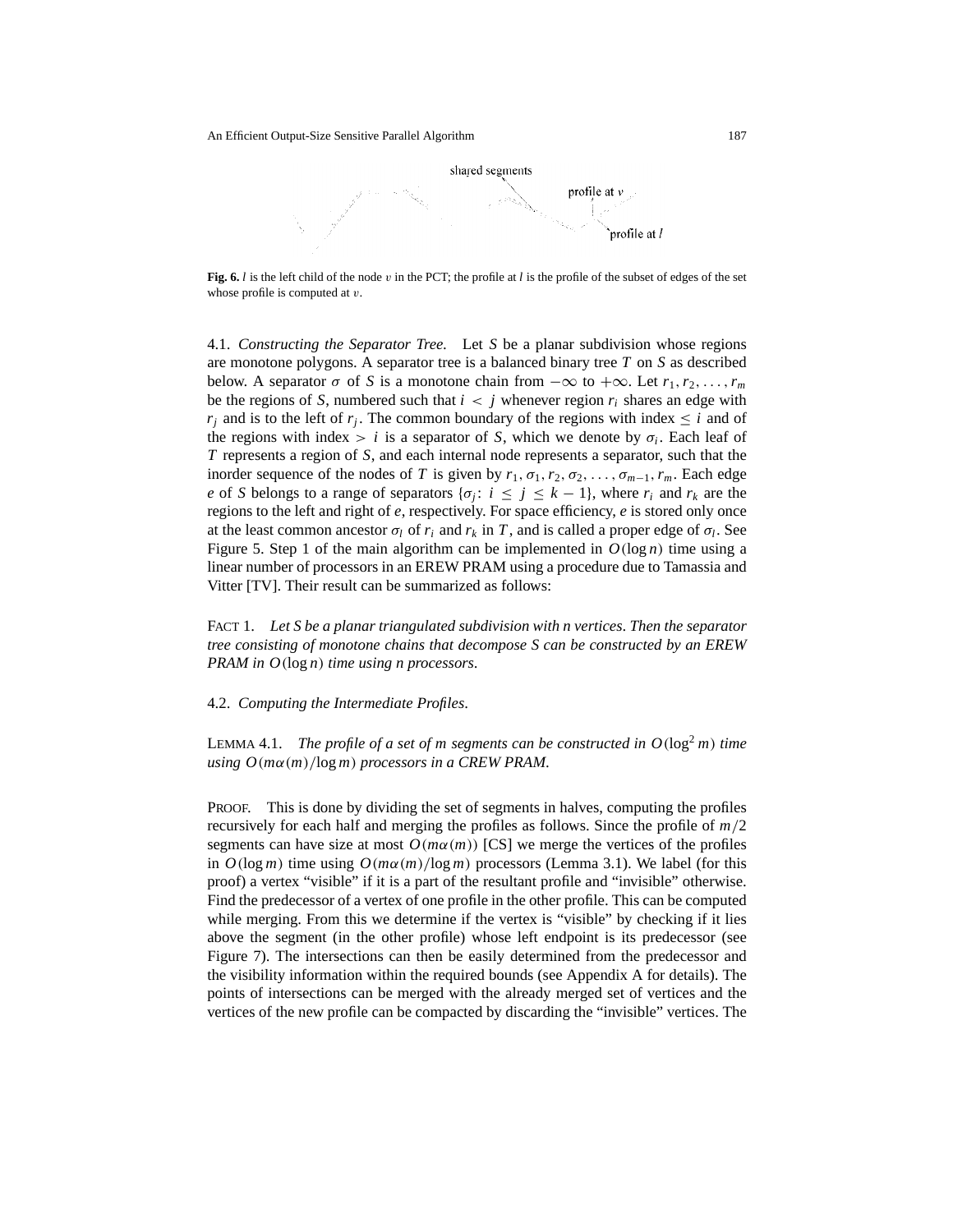

**Fig. 7.** The predecessor of  $x_1$  (in  $p_2$ ) is  $y_1$  and it is visible because it lies above  $y_1y_2$ . The predecessor of  $y_2$ (in  $p_1$ ) is  $x_2$  and it is invisible because it lies below  $x_2x_3$ .

required bounds follow from Lemmas 3.1 and 3.3. The total time bound follows from the recursive application of the procedure.  $\Box$ 

Thus the profiles at all the nodes of the separator tree at a fixed layer can be computed in  $O(\log^2 n)$  time using  $O(n\alpha(n)/\log n)$  processors in a CREW PRAM or step 2(a) can be done in  $O(\log^2 n)$  time using  $O(n\alpha(n))$  processors in a CREW PRAM.

4.3. *Computing the Actual Profiles*. This step constitutes the crux of our algorithm. The actual profiles are computed layer by layer of the PCT starting from the root down to the leaves. Given the profiles and the data structure for intersection detection at a given layer, say *L*, of the PCT, the profiles at the next layer are computed by computing the intersections of the segments of some intermediate profiles with the actual profiles at the layer *L*. Since this is a very long section, we have organized it as follows. In Section 4.3.1 we explain how to compute the first intersection of a segment (ray) with a profile. We develop shared data structures based on the basic data structure of Chazelle and Guibas. In Section 4.3.2 we explain how to compute all the intersections at the next layer of the PCT by applying the following lemma.

LEMMA 4.2. *Given the data structure for intersection detection of a profile P of size m and a line segment s, we can find all the k<sub>s</sub> intersections of s with P in time*  $O(\max\{(T_I +$  $t_{p,k_s}$ ) log *m*,  $k_s T_I / p$ }) *with p processors on a CREW PRAM*, *where*  $T_I$  *is the sequential time to detect the first intersection of a segment with P and*  $t_{p,k_s}$  *is the time for processor allocation of ks tasks using p processors*.

PROOF. See Figure 8. Find the diagonal *d* of the profile such that the segment spans roughly an equal number of diagonals on either side. This can be done by a simple binary search for the endpoints of the segment and taking the middle diagonal of all the diagonals spanned by the segment. We then divide the line segment into two subsegments—one bounded by the left endpoint, say *l*, of *s* and the point of intersection, say *t*, of *d* and *s* and the other bounded by the right endpoint, say *r*, of *s* and *t*, and apply the sequential search (for an intersection) algorithm on both simultaneously (it is as if we have divided the line in two rays in opposite directions). If an intersection is detected, say  $q$ , in the right subsegment *tr*, we allocate an extra processor to the part of it between the intersection point *q* and the original endpoint*r* of *s* and repeat the procedure recursively on *qr*. Clearly, all the intersections will be detected in  $O(\log m)$  stages. We call a subsegment "alive" if an intersection is detected in it, else call it "dead." An application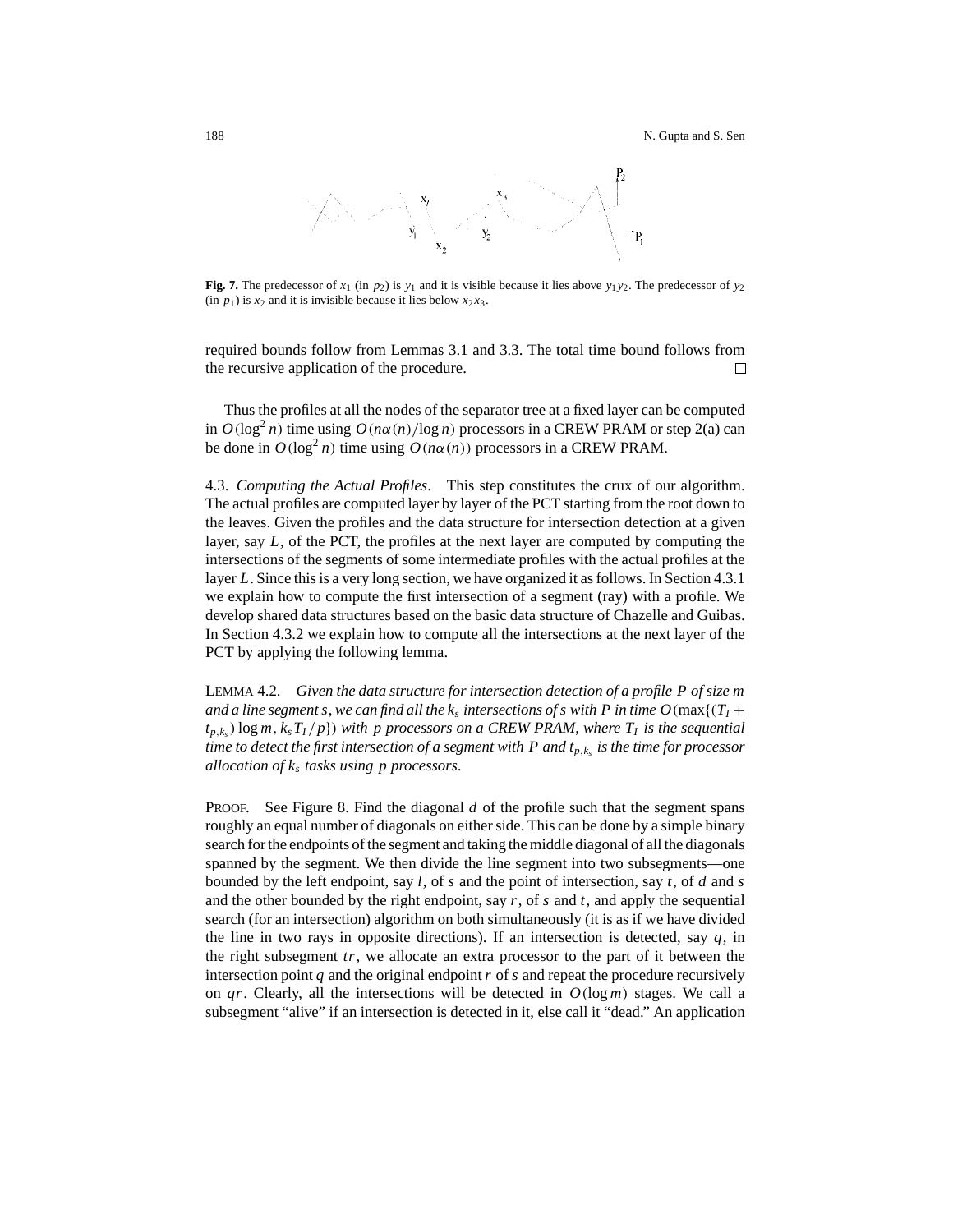

of compaction can be used to delete the dead subsegments at each stage. Let the number of alive subsegments at the *i*th stage be *si* . Then, using *si* processors at the next stage, the first intersection of these subsegments can be computed in  $O(T_I)$  time and with  $p' < s_i$ processors they can be computed in  $O(s_i T_I / p')$  time by Brent's slow-down lemma. The time at stage *i* is therefore  $O(\max\{s_i T_I / p, T_I\})$  plus the time for processor allocation and compaction with  $p$  processors. The number of alive subsegments at stage  $i$  is at most twice the number of intersections detected at stage  $i - 1$ , i.e.,  $s_i \leq 2k_{i-1}$  for  $i \geq 2$ , where  $k_i$  is the number of intersections detected at the *i*th stage,  $s_1 = 2$ . The time taken at stage *i* is therefore  $O(\max\{T_I, t_{p,k_s}, k_{i-1}T_I/p\})$  or the total time over all the stages is  $O(\max\{(T_I + t_{p,k_s})\log m, (T_I/p)\sum_i k_i\}) = O(\max\{(T_I + t_{p,k_s})\log m, k_sT_I/p\}).$ 口

REMARK. Since the total number of tasks is  $O(k<sub>s</sub>)$  the above result also follows by a direct application of Lemma 3.5.

4.3.1. *Computing the first intersection of a segment with a profile*. We organize this section as follows. In Section 4.3.1.1, we review the data structure due to Chazelle and Guibas (CG) which is the basic data structure used in our algorithm and also explain how to compute the first intersection of a segment with a profile given appropriate data structures with the CG data structure. In Section 4.3.1.2 we explain how to augment the above data structure with some shared data structures to make it complete for intersection detection. There we explain how to handle the shared visible portions of the profiles. In Section 4.3.1.3 we combine the results of the above two subsections and complete the construction of the data structure. This data structure stores the output vertices and also provides a way to search the intersections at the next layer of the PCT.

4.3.1.1. *Review of the data structure of Chazelle and Guibas*. To detect the first intersection between a segment and a profile (if an intersection exists), we use the data structure of Chazelle and Guibas [CG] to represent the profile. We review it briefly as required for our purpose. The sequential algorithm of Reif and Sen revolved around making this data structure dynamic. Given a simple polygon *P* (which is monotone in our case), we construct a binary tree where each node represents a portion of the polygon. The size (number of vertices) of the polygons associated with each node decreases geometrically with depth so that the tree has a logarithmic depth. The polygon is partitioned into roughly equal-sized polygons (in our case) by dropping the vertical attachments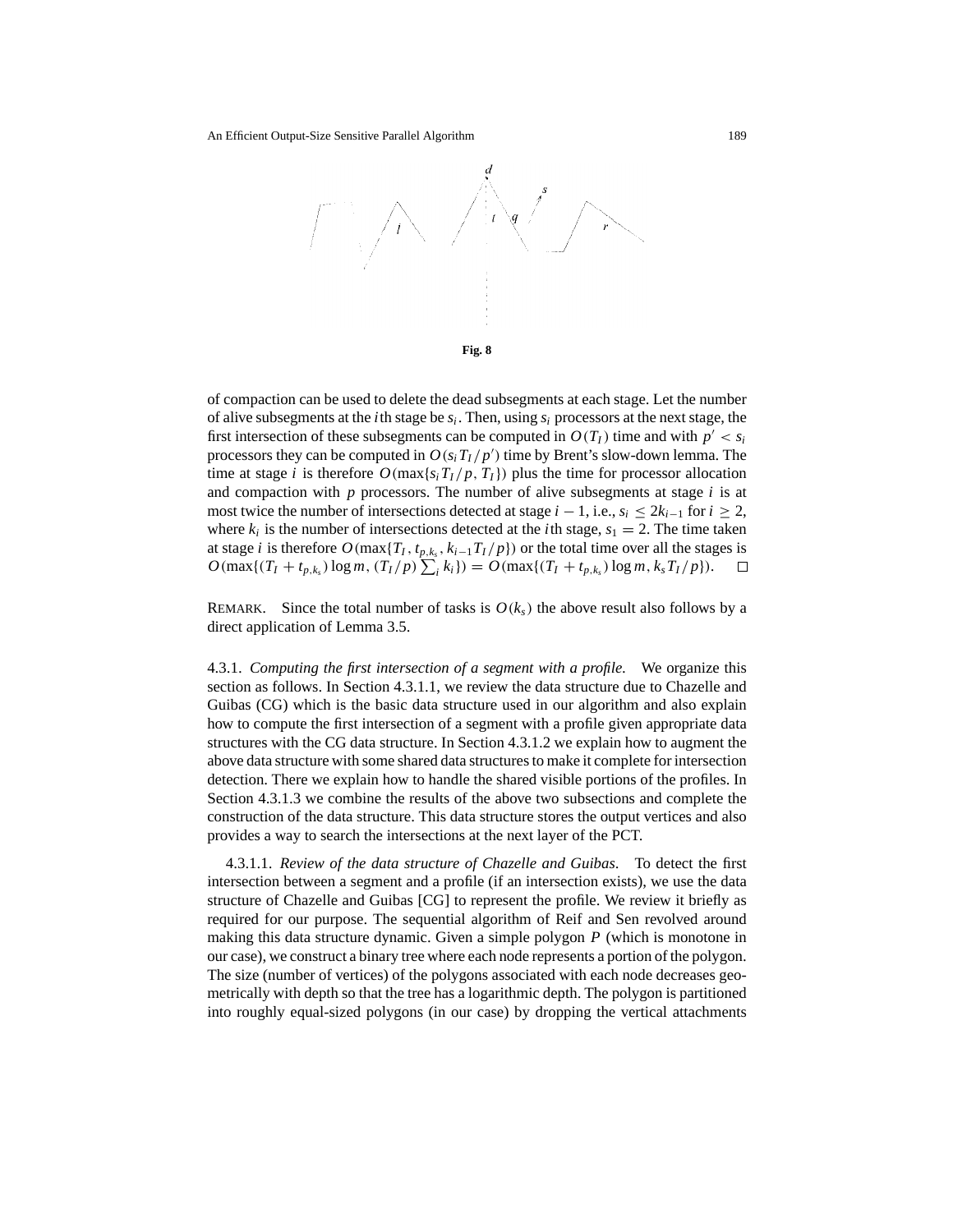

**Fig. 9.** (a) Profile *P*. (b) CG data structure for *P*.

called *diagonals* in the negative *z*-direction from all the vertices and choosing the middle one as a separator. Each node of the tree corresponds to a diagonal and the polygon it partitions. This is repeated until constant-sized polygons are obtained. See Figure 9. To detect an intersection between a line segment *s* and a polygon (upper profile) *P* the following procedure is used: Suppose that we know a node v such that *s* intersects the diagonal  $\nu$  (we use the same name for a node and the associated diagonal without any ambiguity). From the point of the intersection of  $s$  with the diagonal  $v$  we move along *s* in one direction, say toward the right. We would like to know the furthest diagonal *d* which *s* can cross without intersecting (any edge of) *P* in between. Clearly, such a diagonal lies in the right subtree of v. So we search for it in the right subtree of v going down the subtree level by level. The search procedure is recursive and can be outlined as follows:

Search  $d$  (*v*, right child *r* of *v*) if *s* does not intersect *P* between *v* and *r*, then (move toward the right of *r*) Search  $d(r,$  right child of *r*) else (*d* must be in between v and *r*) Search d (v, left child of *r*).

In the end either we conclude that there is no intersection (of*s* with *P* on the right side of v) or a constant-sized polygon is obtained in which *s* intersects *P*. The intersection can then be obtained in constant time. The intersections toward the left of  $v$  can be obtained similarly.

The above procedure requires  $O(\log |P|)$  phases, where  $|P|$  is the number of vertices in *P* and in each phase it involves checking whether a ray intersects *P* between two diagonals. For this we compute the lower convex chain of all the vertices of the polygon between the two diagonals. Clearly, a ray intersects the polygon between the two diagonals if and only if it intersects this convex chain. Whether a ray intersects a convex chain can be determined by a simple binary search and hence it takes  $O(\log |P|)$  time (Lemma 3.4). The original data structure of CG was somewhat more complex based on dual transforms. The above procedure is along the lines of Preparata and Vitter [PV] and takes  $O(log^2|P|)$  time. To facilitate the above search procedure Chazelle and Guibas augment the above data structure with additional pointers that Reif and Sen referred to as *shooting pointers*. A shooting pointer is added between a node v and its descendant w if the diagonal v is in the boundary of the polygon associated with w, see Figure 9(b)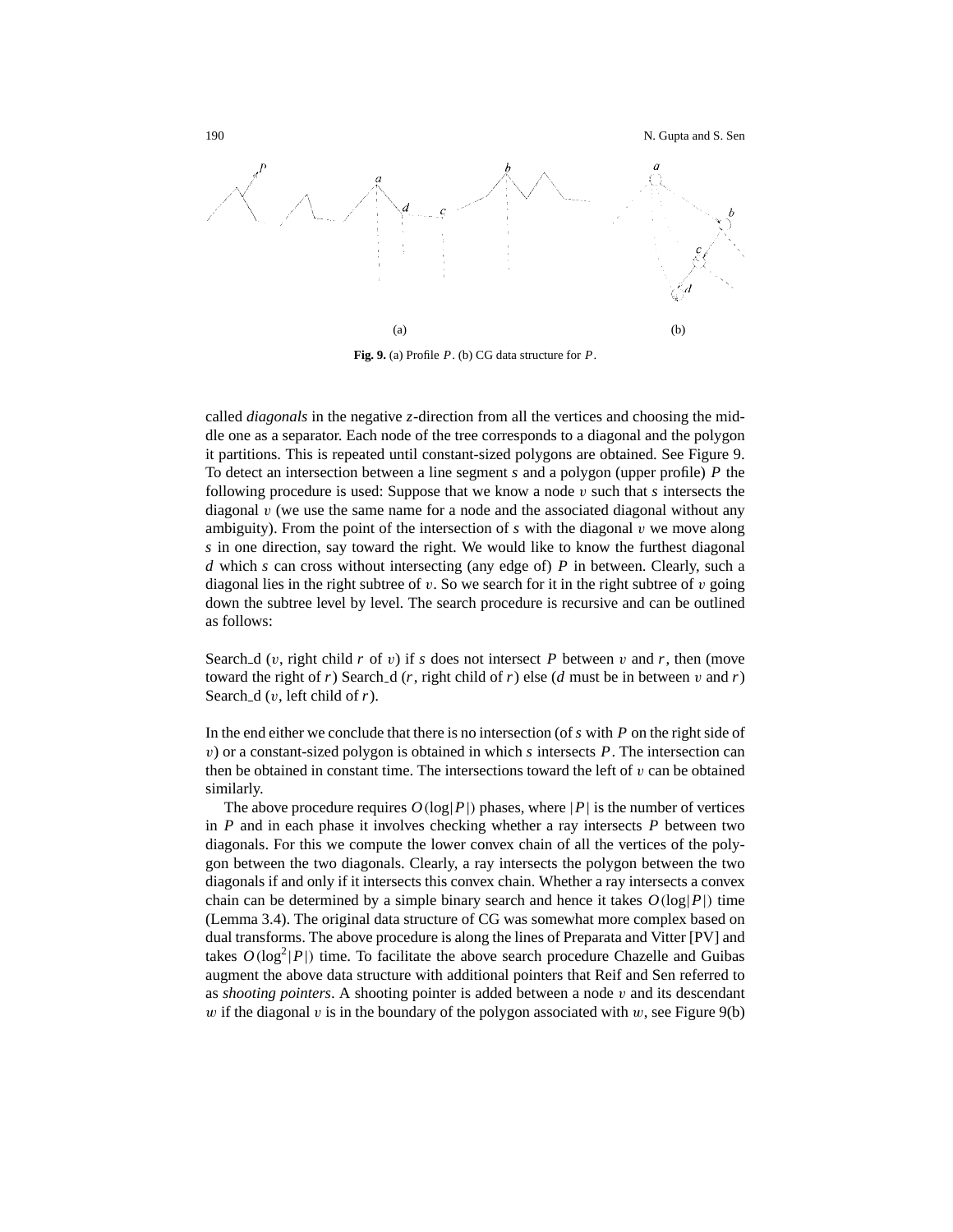where the shooting pointers are shown as dotted arcs. The following properties can be easily verified for a monotone polygon:

PROPERTY 4.1. There can be at most two shooting pointers between a node  $v$  and its descendants at a fixed level.

PROPERTY 4.2. There can be at most one shooting pointer between a node  $w$  and its ancestors.

We refer to this structure of Chazelle and Guibas as the CG data structure in future. By an *edge* of CG we imply either a tree edge or a shooting pointer unless explicitly stated otherwise. We augment each edge *ab* of the CG data structure with the lower convex chain of the vertices of the profile between *a* and *b*. We call the resulting structure an *augmented* CG and refer to it as ACG hereafter.

# LEMMA 4.3. *For a profile with m vertices*, *we can construct the CG data structure in*  $O(\max{\log{m, t_{p,m} + m \log{m/p}}})$  *time using p processors on the CREW PRAM.*

PROOF. A profile (which is monotonic) can be divided recursively into halves, quarters, etc. Hence constructing the underlying CG tree is easy. Shooting pointers can be determined as follows: a node  $\nu$  has a shooting pointer to every node in the rightmost (respectively leftmost) branch of its left (respectively right) subtree. Hence at a fixed level there are at most two nodes to which  $v$  has a shooting pointer. Moreover, any node has at most one shooting pointer to its ancestors (mentioned above). Thus the CG data structure can be constructed in  $O(\log^2 m)$  time using  $O(m/\log m)$  processors or in the required time using *p* processors from Lemma 3.5.  $\Box$ 

We defer the discussions on computing the convex chains for a while.

4.3.1.2. *Representing shared visible portions*. As mentioned earlier, we compute the actual profiles using an approach similar to the systolic implementation of the parallel prefix computation. The main operation at every node being the "merging" of two profiles—one actual profile inherited from its parent and the other an intermediate profile precomputed in phase 1 of profile computation by one of its children. A crucial factor here is the sharing of common visible segments between the profiles being computed at different nodes of the same layer of the PCT. If we keep one ACG structure for each profile this redundancy may multiply, leading to a very inefficient algorithm since we have to build the data structure repeatedly on the same parts of the profile again and again. The total number of computations during the course of the algorithm may turn out to be several times larger than the output size, thus jeopardizing our initial objective of designing an output sensitive algorithm. We tackle this problem as follows.

In phase 2 of the profile computation, at a fixed layer of the PCT, instead of keeping an ACG structure for every profile, we keep a single ACG structure for all the profiles. In other words, we keep all the intersections found up to a certain layer of the PCT in one ACG, which provides a search structure to detect the intersections at the next layer. That is, we construct CG on all the intersections found up to a certain layer, say *L*, of the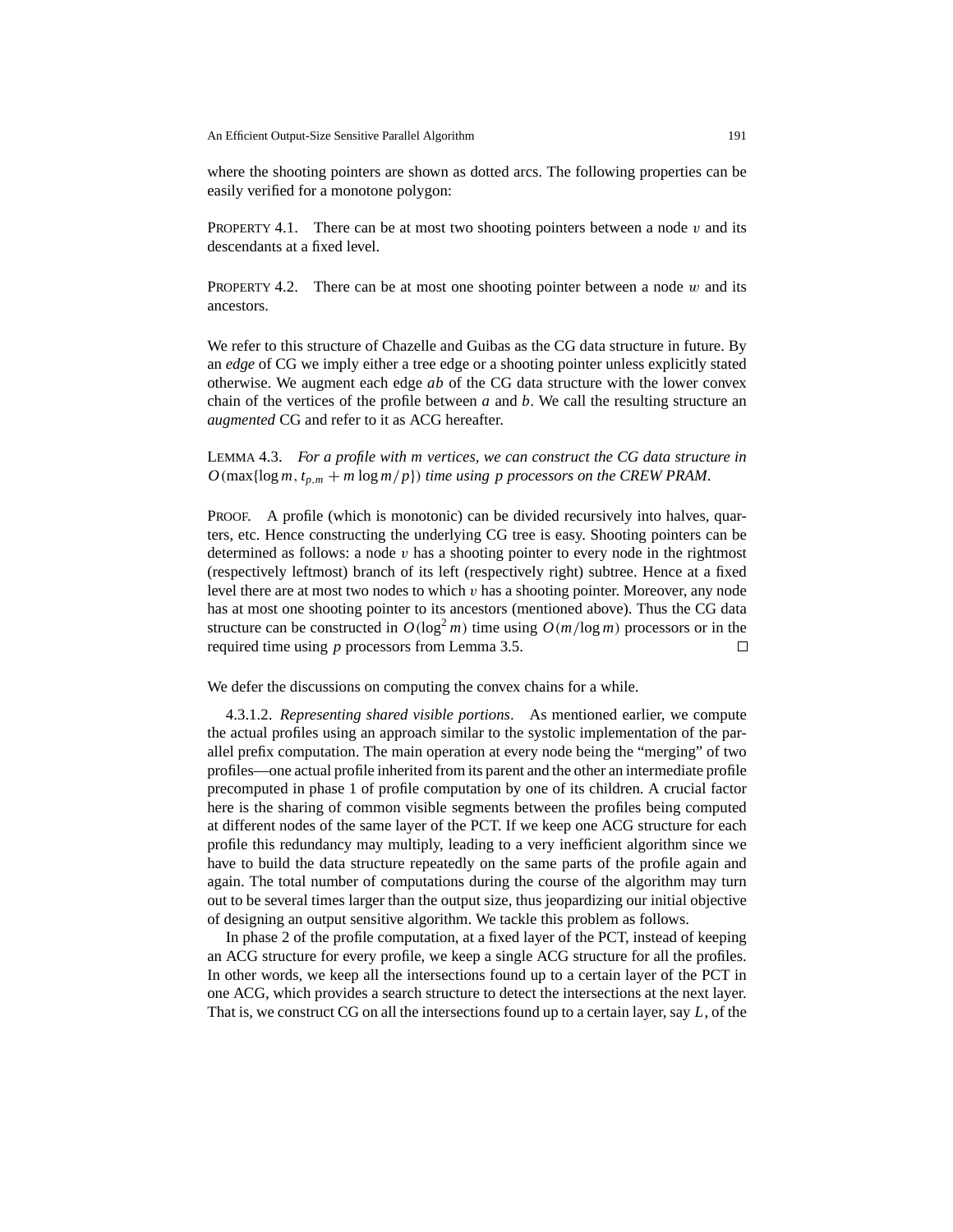

PCT using the procedure outlined in Lemma 4.3. To find the intersection(s) of a segment *s* with a profile  $P_i$  we store the lower convex chain of the vertices of  $P_i$  between  $d_1$ and  $d_2$  for every edge  $d_1d_2$  of CG. Since all the profiles computed up to a fixed layer of the PCT participate in detecting the intersections at the next layer, we must therefore keep a lower convex chain corresponding to each profile computed so far with every edge of CG, so that the proper chain is searched for intersection at the next layer (see Figure 10).

Convex chains are computed using divide-and-conquer. To compute the convex chain of the set  $V_i(d_1, d_2)$  of the vertices of  $P_i$  between  $d_1$  and  $d_2$ , divide  $V_i(d_1, d_2)$  into halves, compute the convex chains recursively for each half and merge them as follows: let *C*<sup>1</sup> and  $C_2$  be the convex chains of the halves. Define a lower common tangent between them as the common tangent of  $C_1$  and  $C_2$  such that both  $C_1$  and  $C_2$  lie above it. We omit "lower" in the following description. Let *pq* be the common tangent between *C*<sup>1</sup> and  $C_2$ . Then the convex chain of  $V_i(d_1, d_2)$  is obtained by deleting the parts of  $C_1$  and *C*<sup>2</sup> lying above *pq* and concatenating the remaining parts together with *pq*.

To construct the convex chain for  $P_i$ , we first construct a binary tree, denoted by  $BT(P_i)$ , which provides a skeleton to compute the convex chain recursively using divideand-conquer. *BT*( $P_i$ ) is thus a binary tree on  $V_i(d_1, d_2)$ . We want to compute *BT*( $P_i$ ) for each *Pi* . Here again we confront the problem of storing the common visible vertices that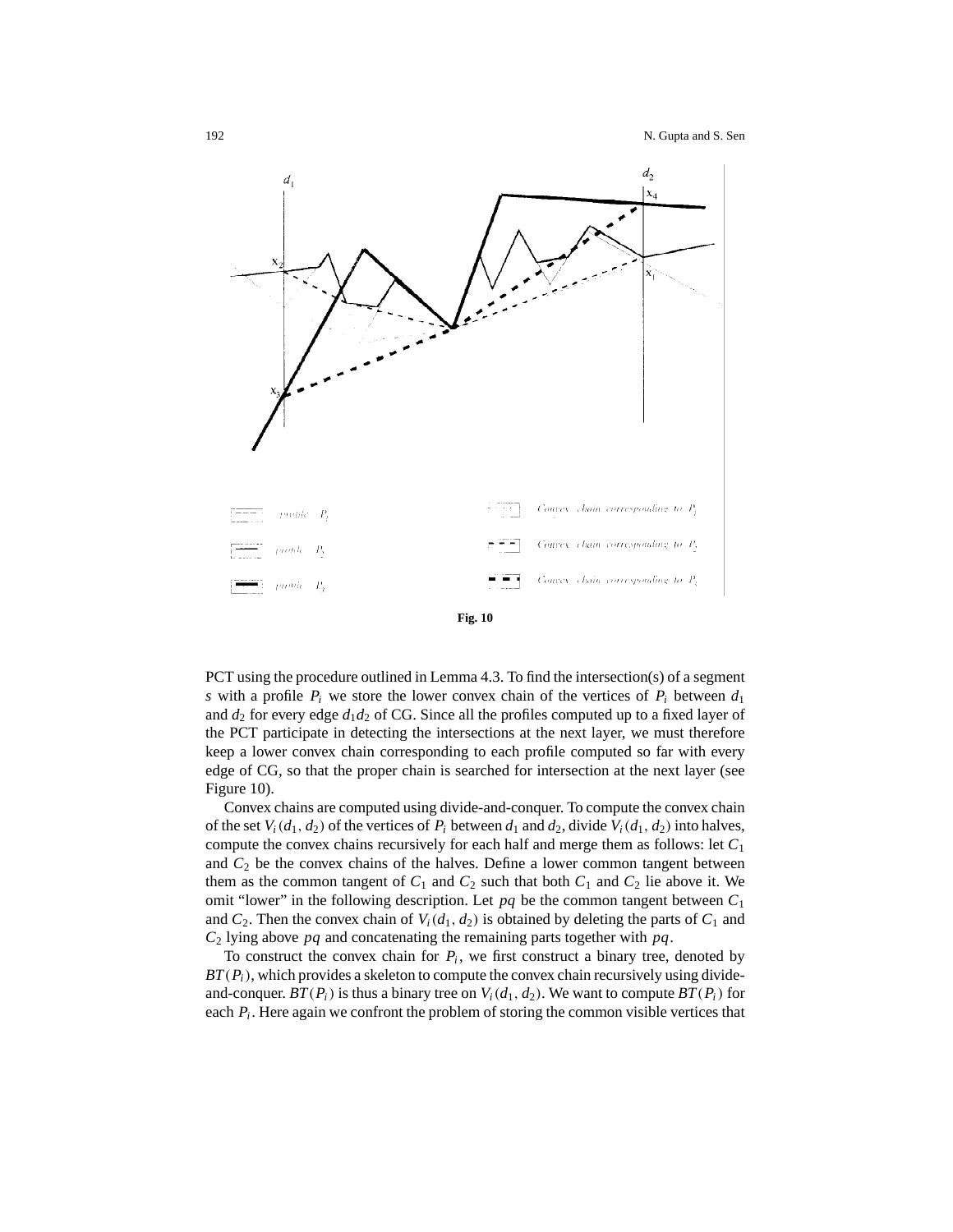may be shared among the profiles. We cannot afford to keep multiple copies of a vertex. Here, we use a shared data structure along the lines of a *persistent binary tree* structure [DSST] to store  $BT(P_i)$  for all  $P_i$ . We denote this structure by  $PBT(d_1, d_2)$ . Each node of  $PBT(d_1, d_2)$  is labelled with an interval (called the *time stamp*) [a, b] if it belongs to *BT*( $P_i$ ) for all  $i \in [a, b]$  such that  $P_i$  has been computed.

We start by labelling all the vertices between  $d_1$  and  $d_2$ . To compute  $PBT(d_1, d_2)$  for all the edges  $d_1d_2$  of ACG, we must label all the vertices computed up to layer *L* of the PCT. At a fixed layer of the PCT, a vertex is labelled with an interval  $[a, b]$  if it belongs to  $P_i$  which has been computed for all  $i \in [a, b]$ . As mentioned earlier, the segments may be shared between the intermediate profiles among the layers of the PCT (step  $2(a)$ , Figure 6), therefore a vertex may be detected repeatedly as we go down the PCT. Thus, we may have to update the labels of the vertices as we go down the PCT.

Below we explain how to **label the vertices** at a fixed layer of the PCT and how to update them if required, as we go down the PCT.

4.3.1.2.A. *Labelling the vertices*. We label a vertex with an interval [*i*, *j*] if it was detected in the *i*th profile  $P_i$  and deleted in  $P_{i+1}$ . If the vertex has not been deleted, then *j* is a very big number, say  $M$  ( $> n<sup>2</sup>$ ). When a vertex is created (detected for the first time) in  $P_i$  it is labelled  $[i, M]$ . We update the labels of the vertices as we go down the PCT as follows: Suppose at some node *u* of the PCT we compute  $P_i$  from  $P_i$ . Let *x* be a vertex (created earlier) with label [*l*,*r*]:

- 1. If *x* is detected again in  $P_j$  (clearly, *x* is not a vertex in  $P_i$  for this case) and  $j < l$ , then update the label to  $[j, r]$ .
- 2. If *x* is a vertex of  $P_i$  and it is deleted by  $P_j$ , and  $j < r + 1$ , then update the label to  $[l, j - 1].$

Let  $\pi_{ij}$  denote the intermediate profile which is merged with  $P_i$  to compute  $P_j$ . In Figure 11 there may be a segment *s* belonging to  $\pi_{ir}$ ,  $\pi_{is}$ , and  $\pi_{it}$ .

EXAMPLE 1. Let v be an intersection of *s* with  $P_{24}$ . It is labelled

- (a) [28,  $M$ ] at layer  $l^2$ , assuming it has not been created earlier,
- (b) updated to [26, M] at layer  $l^3$  if it is not deleted by  $P_{30}$  or to [26, 29] if it is deleted by  $P_{30}$ , and
- (c) further updated to [25,  $M$ ] or to [25, 29] respectively at layer  $l<sup>4</sup>$ .

EXAMPLE 2. Let w be a vertex with label [*l*, *r*] ( $l \le 24$  and  $r > 27$ ) in  $P_{24}$  which is deleted due to *s*. Its label is updated to

- (a) [ $l$ , 27] at  $l^2$ ,
- (b) further updated to  $[l, 25]$  at  $l^3$ , and
- (c) then to  $[l, 24]$  at  $l^4$ .

Thus, at a fixed layer of the PCT, the label [*i*, *j*] of a vertex just means that the vertex is visible in all the profiles between and including  $P_i$  and  $P_j$  and not visible in other profiles only at that layer of the PCT. Nothing can be said about a profile that has not been computed so far (see Example 3 below). Notice that these are precisely the profiles which are required for detecting the intersections at the next layer.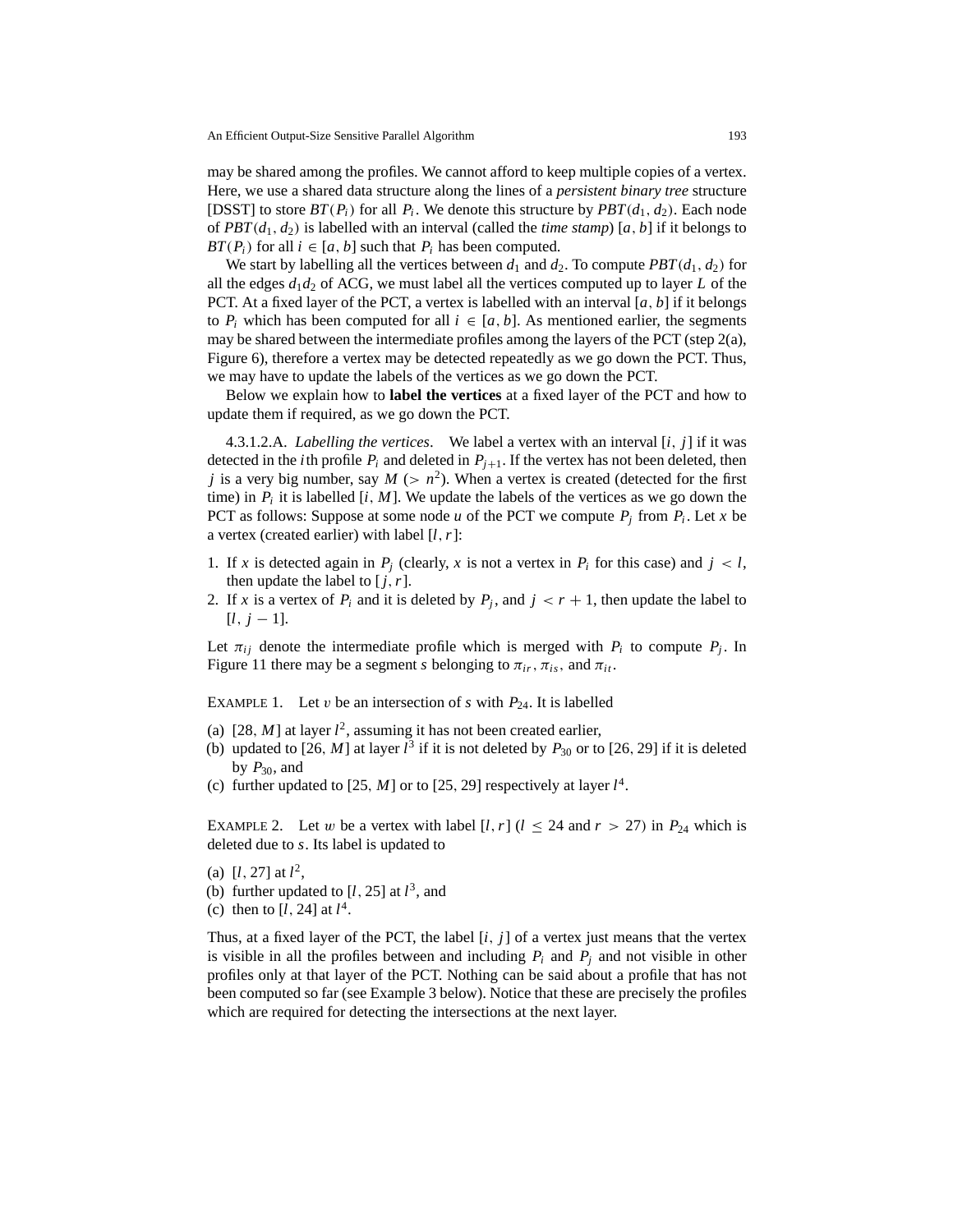

**Fig. 11.** (a) The PCT. (b) Segment *s* is shared among the profiles  $\pi_{ir}$ ,  $\pi_{is}$ , and  $\pi_{it}$ .

EXAMPLE 3. In Figure 11 a vertex with label [16, 27] at layer  $l^2$  is visible in  $P_{16}$ ,  $P_{20}$ , and  $P_{24}$  but not in  $P_{28}$ . For other profiles (specifically those between  $P_{24}$  and  $P_{28}$ and those before  $P_{16}$ ) we cannot say anything. Similarly, a vertex with label [26, 29] at  $l^3$  is visible in  $P_{26}$  and  $P_{28}$  but not in  $P_{24}$  and  $P_{30}$ . We cannot say anything for  $P_{25}$ and *P*<sub>29</sub>.

4.3.1.2.B. *Building the data structure for intersection detection*. At a fixed layer of the PCT we do the following:

- 1. Construct CG on the intersections computed so far.
- 2. For every edge  $d_1 d_2$  of CG compute
	- (a)  $PBT(d_1, d_2)$ , and
	- (b) the convex chains.
- 3. Compute the intersections for the next layer and label them. Also, update the labels of the old vertices.

Notice that although computing the intersections should be the first step at any layer it can also be thought of as the last step at the previous layer. We are doing so just for ease of presentation. In this section we mainly discuss step 2. The details follow.

1. **Constructing the CG.** For *m* vertices, we can construct the CG data structure in  $O(\max{\log{m, t_{p,m} + m \log{m/p}}})$  time using *p* processors on a CREW PRAM by the method of Lemma 4.3.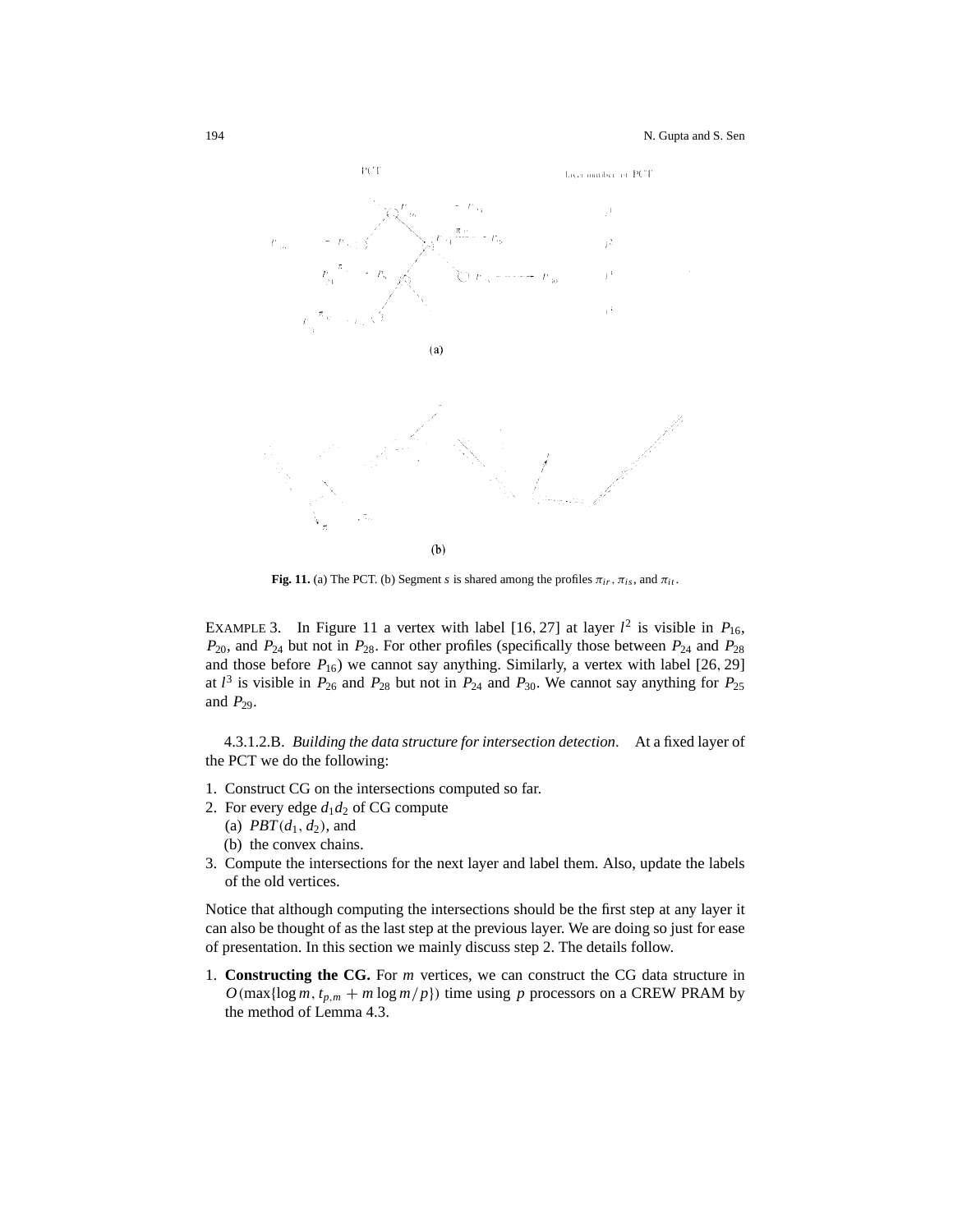2. (a) **For an edge**  $d_1d_2$  of CG compute  $PBT(d_1, d_2)$ . We compute  $BT(P_i)$  for all the profiles  $P_i$  computed so far, i.e.,  $PBT(d_1, d_2)$  using divide-and-conquer on the set  $V(d_1, d_2)$  of all the vertices between  $d_1$  and  $d_2$ . Let the diagonal *d* divide  $V(d_1, d_2)$  in halves, compute  $PBT(d_1, d)$  and  $PBT(d, d_2)$  recursively and merge them as explained below. Thus  $PBT(d_1, d_2)$  can be computed in  $O(\log k')$  stages where  $k'$  is the number of vertices between  $d_1$  and  $d_2$ . **Invariant:** The root nodes of  $PBT(a, b)$  are labelled with disjoint and consecutive intervals of the form  $[i_1, i_2]$ ,  $[i_2+1, i_3]$ , ...,  $[i_{r-1}+1, i_r]$ for all pairs of diagonals *a*, *b* at all stages. These intervals correspond to the profile stamps, i.e., an interval [ $a, b$ ] correspond to all the profiles  $P_i$ ,  $i \in [a, b]$ . This is obviously true at stage 1 where we have *k'* persistent trees, each with a single root node (and consisting of just a singleton vertex) with an interval label.  $PBT(d_1, d)$  and  $PBT(d, d_2)$ are merged as follows: Let the root nodes of  $PBT(d_1, d)$  and  $PBT(d, d_2)$  each be labelled with intervals of the form  $[i_1, i_2]$ ,  $[i_2 + 1, i_3]$ , ...,  $[i_{r-1} + 1, i_r]$ . Let  $[i_1, r_1]$  and  $[l_2, r_2]$  be the union of intervals labelling the roots of  $PBT(d_1, d)$  and  $PBT(d, d_2)$ , respectively. Introduce two hypothetical left endpoints  $r_1 + 1$  and  $r_2 + 1$  (in case  $r_1 = r_2$ , only one such point is introduced) and merge the left endpoints of all the intervals together with  $r_1 + 1$  and  $r_2 + 1$ . Let  $i'_1, i'_2, \ldots, i'_s$  be the merged sequence. Create  $s - 1$ nodes  $v_1, v_2, \ldots, v_{s-1}$  with labels  $[i'_1, i'_2 - 1]$ ,  $[i'_2, i'_3 - 1]$ ,  $\ldots$ ,  $[i'_{s-1}, i'_{s} - 1]$ , respectively. Let the left (right) child of a node  $v_r$  be the root of  $PBT(d_1, d)$  ( $PBT(d, d_2)$ ) containing the label  $[i'_r, i'_{r+1}-1]$  of  $v_r$ . However, if such a node (whose label contains the label of  $v_r$ ) does not exist in  $PBT(d_1, d)$  ( $PBT(d, d_2)$ ), then the left (right) child of  $v_r$  is nil. This can happen with the nodes in the left end or the right end of the sequence  $v_1, v_2, \ldots, v_{s-1}$ . For example, if  $i'_1, i'_2, i'_3$  are left endpoints in say  $PBT(d_1, d)$ , then the nodes  $v_1$ ,  $v_2$  have their right children nil. The hypothetical points have been introduced to take care of the label of the last node(s) (see Appendix B for details).

CLAIM 4.1. *Let*  $v_r$  *be a root node of*  $P = PBT(d_1, d_2)$  *with label*  $[a, b] = [i'_r, i'_{r+1} -$ 1]. *Then the binary tree rooted at*  $v_r$ , *denoted by*  $T_{v_r}$ , *represents*  $BT(P_i)$  *for all*  $i \in [a, b]$ .

PROOF. We prove our claim by proving the following: Let  $i \in [a, b]$ .

- (a) A vertex (of profiles) which is stored at a leaf of  $T_{v_r}$  has a label that includes *i* (i.e., a vertex in  $T_{v_r}$  is also in  $BT(P_i)$ ).
- (b) A vertex (of profiles) whose label includes *i* belongs to  $T_{v_r}$ , i.e., a vertex in  $BT(P_i)$ is also in  $T_{v_r}$ .

Part (a) follows by induction by observing that the label of v*<sup>r</sup>* includes *i* implies that the labels of the left and the right subtrees of  $v_r$  also include *i*. We prove (b) by contradiction. It is easy to see that if  $x_j$  is a node created at stage  $j$  and whose label contains *i* but  $x_j$  does not belong to  $T_{v_r}$ , then there there exists a node  $x_{j+1}$  created at stage  $j + 1$  satisfying the same. Thus, if  $x$  is a vertex whose label includes  $i$  and *x* does not belong to  $T_v$ , then by induction there exists a root node v of  $PBT(d_1, d_2)$ satisfying the same. This contradicts the fact that the root nodes of  $PBT(d_1, d_2)$  are labelled by disjoint intervals.  $\Box$ 

CLAIM 4.2. The number of nodes created at stage i is  $O(k')$ .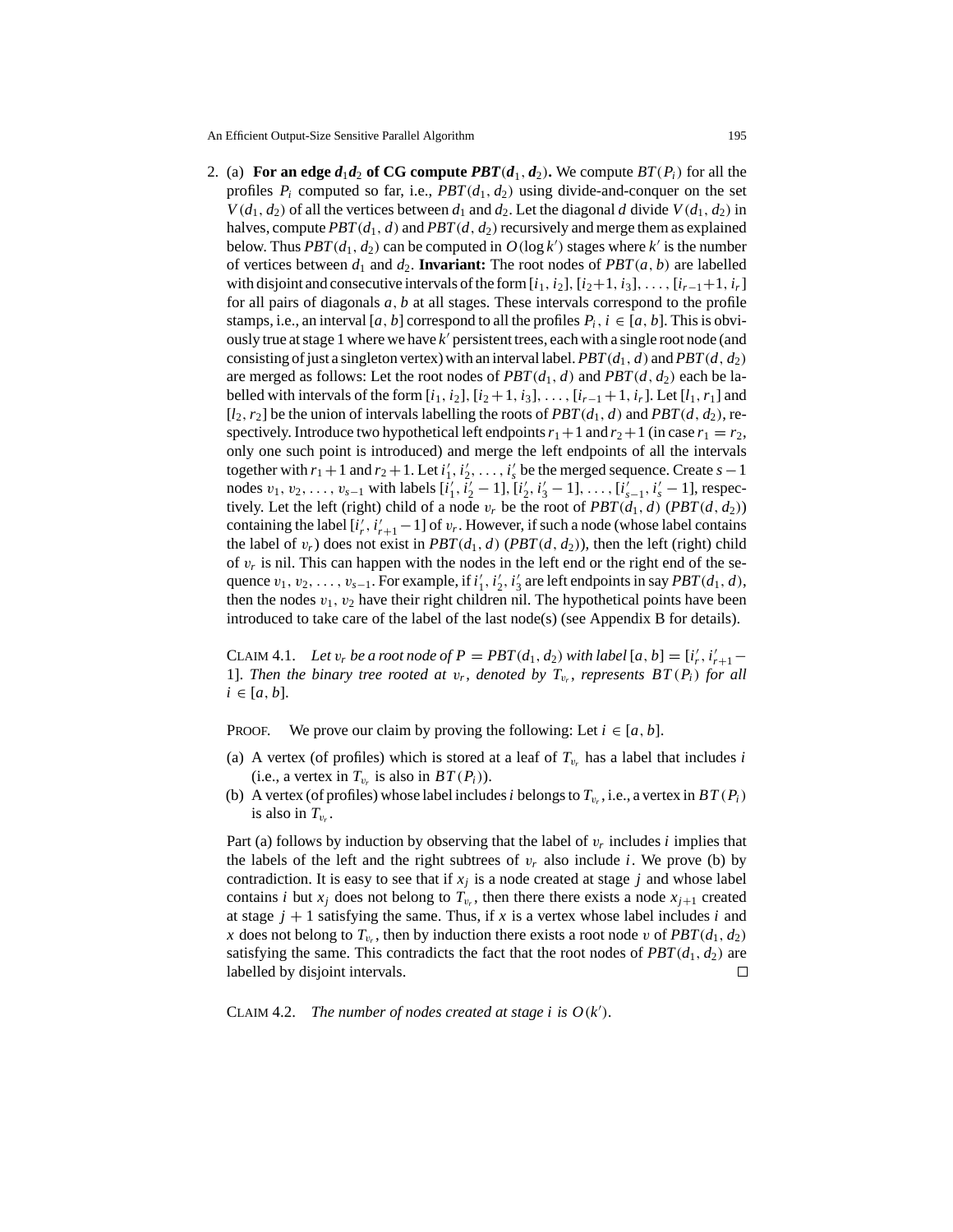Recall that  $k'$  is the number of vertices between  $d_1$  and  $d_2$ .

**PROOF.** Consider  $PBT(d_1, d_2)$  as a binary tree where each node *u* is split into at most  $N_l + N_r + 1$  nodes where  $N_l$  and  $N_r$  are the number of nodes the left and the right children (respectively) of *u* are split into. Let this number denote the size of *u*. At the leaf level or at stage 1 we have  $k'$  nodes, each of constant size, where  $k'$  is the total number of vertices between  $d_1$  and  $d_2$ . At stage *i* we have  $k'/2^i$  nodes, each of size  $O(2^{i-1} - 1)$ . Therefore total number of nodes at stage *i* is  $O(k')$ . 囗

It follows that the total size of  $PBT(d_1, d_2)$  is  $O(k' \log k')$ .

LEMMA 4.4. *PBT*( $d_1, d_2$ ) *can be computed in*  $O(\max{\log^2{k'}}, k' \log^2{k'}/p + t_{p,k'}$ log *k* }) *time with p processors on a CREW PRAM*, *where k is the number of vertices between*  $d_1$  *and*  $d_2$ *.* 

**PROOF.** Consider  $PBT(d_1, d_2)$  as a binary tree as explained in the above proof. Let  $N_l$  and  $N_r$  be the sizes of the left and the right children of the node *u* at stage *i*. Lower limits of the intervals labelling the  $N_l + N_r$  nodes can be merged in  $O(log(N_l + N_r))$ time using  $O(N_l + N_r)$  processors.  $N_l = N_r = O(2^{i-1} - 1)$  for all the  $k'/2^i$  nodes. Thus at stage *i*, we have  $k'/2^i$  merging tasks, each of which performs merging in  $O(i)$ time using  $O(2<sup>i</sup>)$  processors. Thus by Lemma 3.6 the total time of the construction of *PBT*( $d_1$ ,  $d_2$ ) is  $O(\max{\log^2 k'}, k' \log^2 k'/p + t_{p,k'} \log k')$ ) using *p* processors.

(b) **Computing the convex chains.** Every node of  $PBT(d_1, d_2)$  stores a convex chain of some vertices (that correspond to the leaves of the subtree rooted at the node) between  $d_1$  and  $d_2$ . We store this chain in a binary tree and we use the terms "root of the tree," the "tree," and the "convex chain" it represents interchangeably. Each node of the tree represents a lower convex  $hull<sup>4</sup>$  of a set of vertices in three parts: two parts are stored in the left and the right subtrees and the third part is an edge connecting the first two parts. We call this edge the "connector." Each node of the tree is labelled with  $[p_1, p_2]$  if it represents the part of the chain between  $p_1$  and *p*2, i.e., the lower convex hull of the vertices whose *y*-coordinates are in the interval  $[y(p_1), y(p_2)]$  and also store in it the connector *pq* between the convex subchains stored in its left and right subtrees (see Figure 12). These are used for the binary search on the convex chains. This structure is similar to the dynamic convex-hull data structure of Overmars–Leeuwen [OL].

For a node *u* of  $PBT(d_1, d_2)$  let

- $S_u$  denote the convex chain at *u*, i.e., the convex chain of the vertices which are at the leaves of the subtree rooted at *u*,
- $l_u$  and  $r_u$  be the left and the right children of *u* in  $PBT(d_1, d_2)$ ,
- $p_u q_u$  be the common tangent between  $S_{l_u}$  and  $S_{r_u}$ , and
- $L_u$ ,  $R_u$  be the parts of  $S_u$  to the left of  $p_u$  and the right of  $q_u$ , respectively. That is,  $L_u$ ,  $R_u$  are the left and the right subtrees of the root of  $S_u$ .

<sup>4</sup> A lower convex hull is the part of *C* extending from the point with the minimum *y*-coordinate to the point with the maximum *y*-coordinate in counterclockwise direction.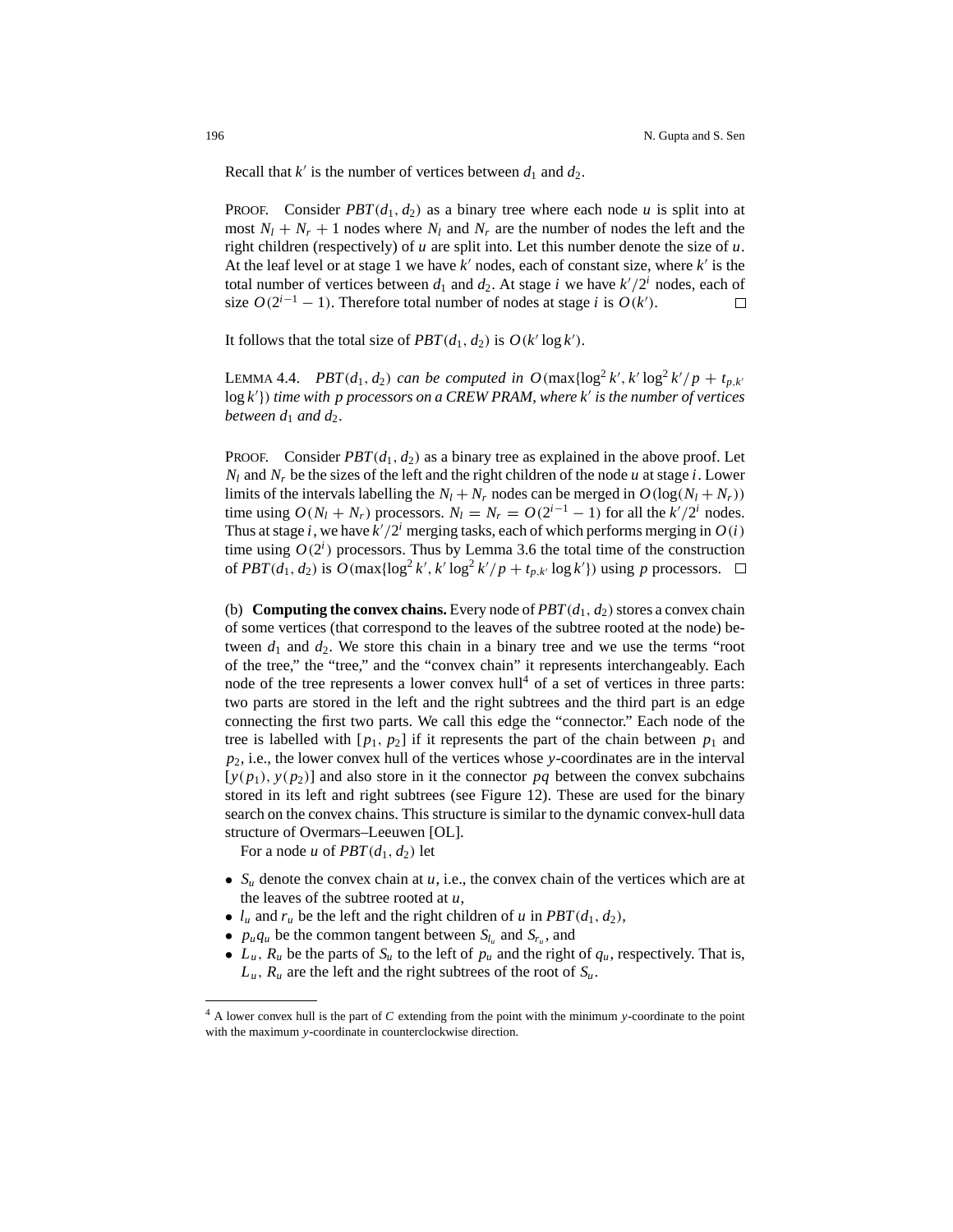

**Fig. 12.**  $L_u$ : part of the convex chain at *u* toward the left of the common tangent stored at *u*.

Let *u* be a node created at stage *l* of  $PBT(d_1, d_2)$ . Recall that  $PBT(d_1, d_2)$  is constructed bottom-up, therefore stage  $l$  represents the distance from the leaves. Given  $S_v$ for all the nodes v created at stages  $\leq l$  compute  $S_u$  as follows: If  $l_u$  (or  $r_u$ ) is nil, then  $S_u$  is the same as  $S_{r_u}$  (or  $S_{l_u}$ , respectively), then stop, else we compute  $S_u$  in three parts:

- (a) Compute the common tangent  $p_u q_u$  between  $S_{l_u}$  and  $S_{r_u}$ .
- (b) Compute *Lu*.
- (c) Compute *Ru*.

We store the common tangent and the pointers to  $L_u$  and  $R_u$  in  $S_u$ , and a pointer to  $S_u$ in  $u$ . To save space one can store  $S_u$  in  $u$  itself. However, storing it separately makes the analysis easier. The common tangent can be computed by a binary search on  $S_{l_u}$ and  $S_{r_u}$ . We show how to compute  $L_u$ .  $R_u$  can be computed analogously. Initially  $L_u$ is empty. To compute  $L_u$ , split  $S_{l_u}$  on  $p_u$  as follows: Let  $v = l_u$ ,

If  $p_v = p_u$ then *Paste* (append)  $L_v$  to  $L_u$  and stop (Paste is explained later) else

if the common tangent at v is to the left of  $p_u$  (i.e.,  $L_u$  contains the common tangent at  $S_v$ ) then

- Paste  $L_v$  to  $L_u$ .
- $SPLIT_1(R_v, p_u)$ .
- else SPLIT<sub>-1</sub> $(L_v, p_u)$ .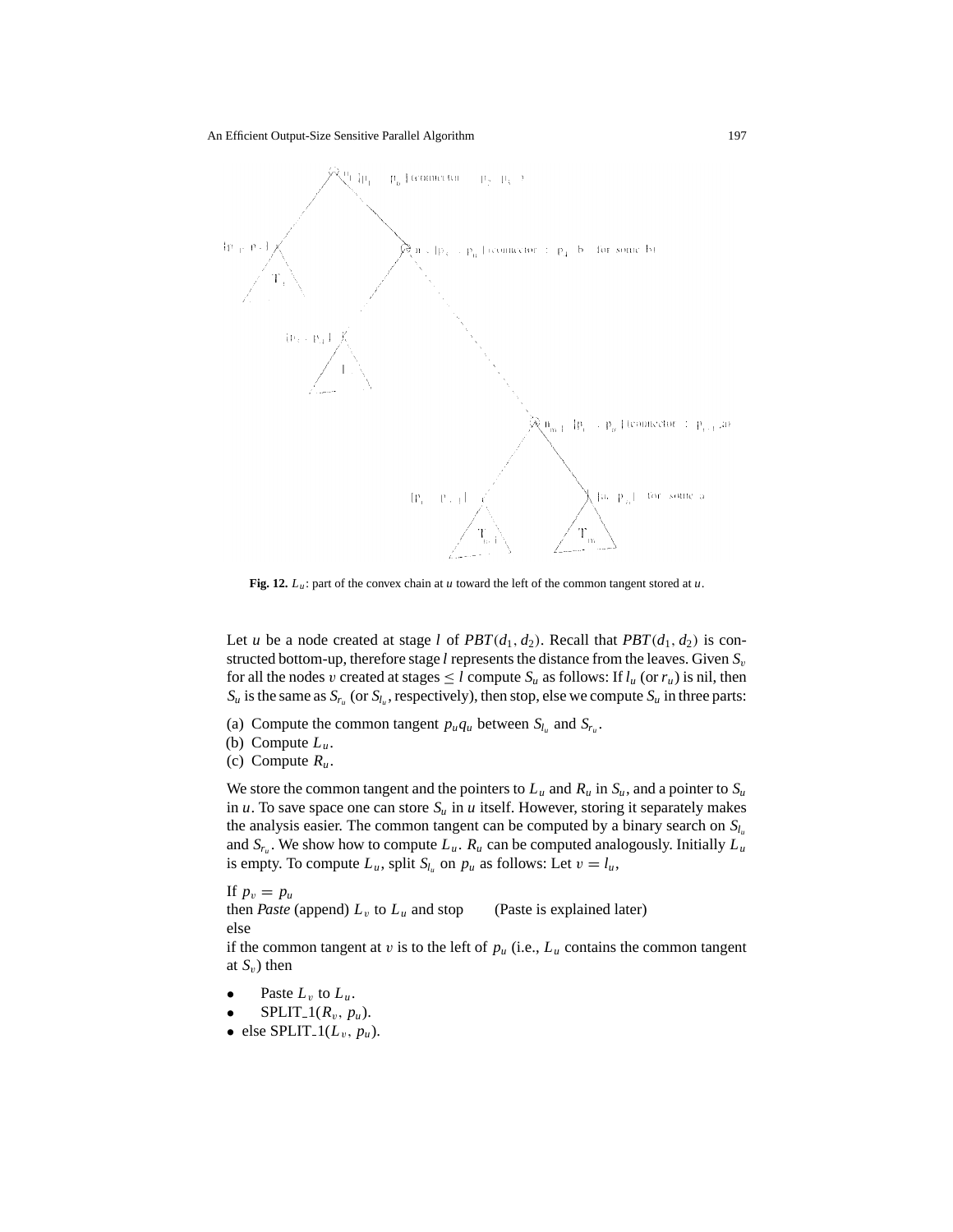SPLIT 1(root,p) is a recursive procedure as given below:

SPLIT 1(root,p)

If root has label [a, p] for some a (for  $R_u$  we may be looking for a label [p, b] for some *b*), then Paste root to  $L_u$  and stop, else if  $p \in$  right child *r* of the root, then

- Paste the left child  $l$  of root to  $L_u$ .
- SPLIT  $1(r, p)$ .
- else SPLIT<sub>-1</sub> $(l, p)$ .

"root" above is the root of a tree representing some convex subchain of  $S_v$ .

Notice that in the above procedure we are pasting roots of some trees (subtrees of  $S_v$ ) representing the convex subchains of  $S_v$ , to  $L_u$ . Also notice that we paste at most one convex subchain (or subtree) from each level of  $S_v$  except possibly at the last level, i.e., the last two subchains may come from the same level of  $S_v$ . Let  $T_1, T_2, \ldots, T_m$ ,  $m = O(\text{height of } S_v)$ , be the trees pasted to  $L_u$  in this order. Let  $ht(T_i)$  denote the height of  $T_i$ ,  $\forall i$ . Then,

 $ht(T_i) \leq ht(T_{i-1}) - 1.$ 

Paste  $T_i$  to  $L_u$  as follows (see Figure 12):

- (a) If  $i \leq m-1$ , create a node  $n_i$  with right child nil and left child  $T_i$ , label  $n_i$  with  $[p_i, p_u]$  where  $[p_i, c]$  is the label of the root of  $T_i$  (for some *c*).  $n_1$  is the root of the tree representing  $L_u$ .
- (b) If  $2 \le i \le m 1$ , make  $n_i$  the right child of  $n_{i-1}$ . Let  $[a_1, b_1]$  and  $[a_2, b_2]$  be the labels of  $T_{i-1}$  and the label of  $n_i$ , respectively, then store the connector  $b_1a_2$  in  $n_{i-1}$ .
- (c) If  $i = m$ , make  $T_m$  (the one with label [*a*,  $p_u$ ] for some *a*) the right child of  $n_{m-1}$ . Let  $[a_1, b_1]$  and  $[a_2, b_2]$  be the label of  $T_{m-1}$  and the label of  $T_m$ , respectively, then store the connector  $b_1a_2$  in  $n_{m-1}$ .

To paste to  $R_u$ , interchange left and right in the above steps.

CLAIM 4.3. *The height of the tree rooted at n<sub>1</sub> is ht*( $T_1$ ) + 1.

PROOF. By induction one can show that the height of the tree rooted at  $n_i$  is  $ht(T_i)+1$ . See Appendix C for details.  $\Box$ 

Also, the height of  $S_u$  is clearly *O* (height of  $S_v + 1$ ).

Thus,  $L_u$  can be computed in  $O(m) = O(l)$  time sequentially. Recall that *u* is a node of  $PBT(d_1, d_2)$  created at stage *l*. Similarly,  $R_u$  (and hence  $S_u$ ) can be computed in  $O(l)$  time sequentially.

REMARK. We had observed earlier that a ray intersects a profile *Pi* between diagonals  $d_1$  and  $d_2$  if and only if it intersects the lower convex chain of the vertices of  $P_i$ between  $d_1$  and  $d_2$ . Notice that  $d_1$  and  $d_2$  were the vertices of  $P_i$ , so that the convex chain extends from  $d_1$  to  $d_2$ . However, now  $d_1$  and  $d_2$  are not necessarily the vertices of *Pi* . Therefore we introduce the following points for the purpose of computing the convex chains (see Figure 10): Let  $p_i$  ( $q_i$ ) be the leftmost (rightmost) point of  $P_i$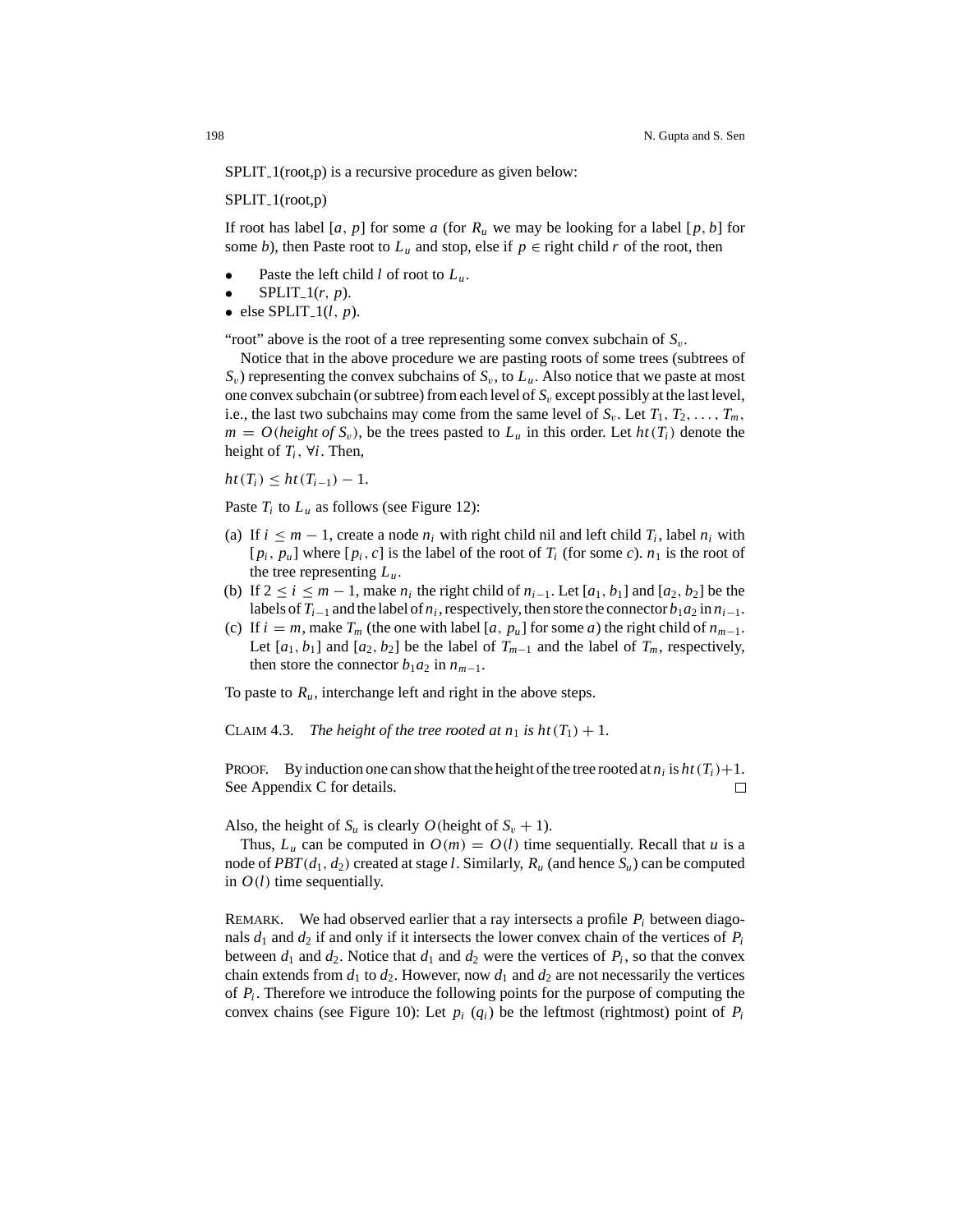between  $d_1$  and  $d_2$ . Let  $e_l$  ( $e_r$ ) be the left (right) edge incident on  $p_i$  ( $q_i$ ). Find out the intersection of  $e_l$  ( $e_r$ ) with  $d_1$  ( $d_2$ ) and introduce these points with the same label as that of  $p_i$  ( $q_i$ ). This is easy to do. Follow the left (right) splines of the roots of  $PBT(d_1, d_2)$  and introduce these points as the left (right) children of the last nodes. The total number of the vertices become at most thrice. In Figure 10,  $x_1$  (respectively  $x_2$ ) is an intersection of the rightmost (respectively leftmost) edge of  $P_1$  (respectively  $P_2$ ) between  $d_1$  and  $d_2$  with the right diagonal  $d_2$  (respectively left diagonal  $d_1$ ). Similarly,  $x_3$  and  $x_4$  are the intersections of the leftmost and the rightmost edges, respectively, of  $P_3$  with  $d_1$  and  $d_2$ , respectively. Hence we have the following lemma:

LEMMA 4.5. Let u be a node created at stage l of  $PBT(d_1, d_2)$ , then given  $S_{l_u}$  and  $S_{r_u}$ , *Su can be computed in O*(*l*)*time sequentially*. *Also*, *the height of the tree representing Su is O*(*l*).

Since the convex chains  $S_v$  (for the nodes v created earlier) that are used for the construction of  $S_u$  are not destroyed at any step of the computation of  $S_u$ , then  $S_u$  can be computed independently for all nodes *u* created at stage *l* of  $PBT(d_1, d_2)$  in parallel.

4.3.1.3. *Putting the pieces together*. Suppose we have computed all the intersections up to layer *L* of the PCT—the number of intersections computed so far is  $O(k)$ . Let  $t_{p,r}$ be the time to solve the processor allocation problem of size *r* with *p* processors. Then the ACG at a fixed layer of the PCT is constructed as follows:

- 1. **Compute CG:**  $O(\max{\log{k, t_{p,k}} + k \log{k/p}})$  time using *p* processors by Lemma 4.3. For each edge  $d_1 d_2$  of CG:
	- (a) **Compute** *PBT*( $d_1$ ,  $d_2$ ):  $O(\max{\log^2 k', t_{p,k'} \log k' + k' \log^2 k' / p})$  time with *p* processors, where  $k'$  is the total number of vertices between  $d_1$  and  $d_2$  (Lemma 4.4).
	- (b) **Compute the convex chains:** consider stage *i* of  $PBT(d_1, d_2)$ . Let  $n_i$  be the total number of nodes created at stage *i* of  $PBT(d_1, d_2)$ . Then for each *u* created at stage *i*,  $S_u$  can be computed in  $O(i) = O(\log k')$  time sequentially (Lemma 4.5). Since the size of  $PBT(d_1, d_2)$  is  $O(k' \log k')$ , by Lemma 3.5 the convex chains at all the nodes of  $PBT(d_1, d_2)$  can be computed in  $O(\max{\log^2 k', t_{p,k'}} \log k' +$  $k' \log^2 k'/p$ }) time using *p* processors in a CREW PRAM. The term  $t_{p,k'}$  follows from the term  $t_{p,N_i}$  for phase *i* in the proof of Lemma 3.5. Also, the maximum height of any of the trees representing these convex chains is  $O(\log k')$  from Lemma 4.5.
- 2. **Compute the convex chains for all the edges of CG** by proceeding level by level from the leaf up to the root using the following observation:

Let *a*, *b*, *c* be the nodes of CG as shown in Figure 13.

$$
PBT(a, b) = \text{Merge}(PBT(b, c), PBT(a, c)),
$$

where  $Merge(PBT(b, c), PBT(a, c))$  is:

Split the intervals labelling the roots of  $PBT(b, c)$  and  $PBT(a, c)$  and create new nodes for  $PBT(a, b)$  with the newly created intervals as their labels (as explained earlier in the beginning of Section 4.3.1.2.B). Suppose we have computed  $PBT(d_1, d_2)$ (together with the convex chains) for all nodes  $d_2$  at levels  $\geq j$  (levels closer to leaves)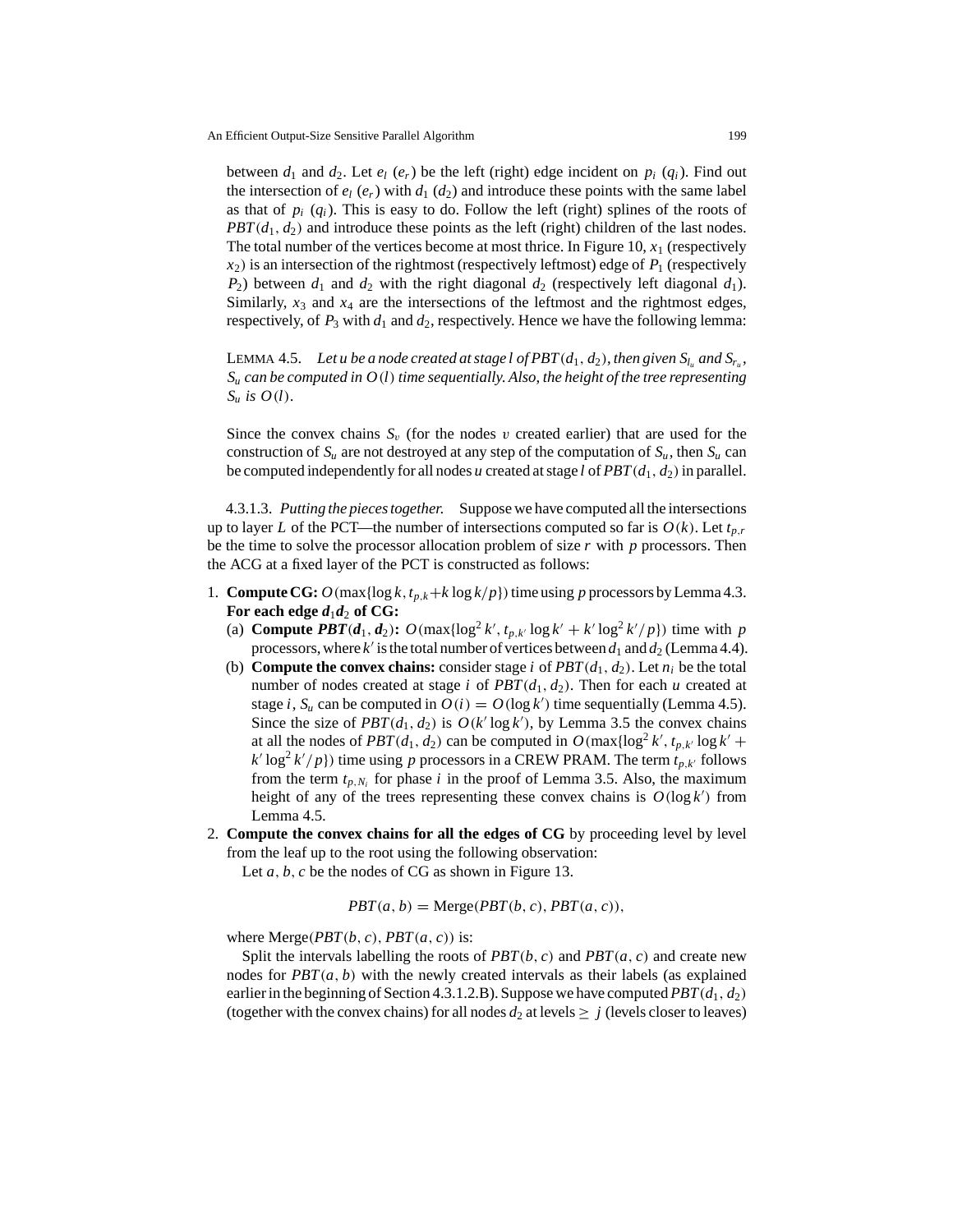

of CG. Let *c* be a node at level *j* of ACG and let *a*, *b*, *c* be as shown in Figure 13. Then, by inductive hypothesis, we have  $PBT(b, c)$  and  $PBT(a, c)$ . We denote them by  $P<sup>1</sup>$  and  $P<sup>2</sup>$  and the convex chain by  $S_u$  for all the nodes *u* belonging to  $P<sup>1</sup>$  or  $P^2$ . We denote *PBT*(*a*, *b*) by *P*. We merge  $P^1$  and  $P^2$  and compute the new convex chains as follows:

- (a) Split-up the intervals labelling the roots of  $P<sup>1</sup>$  and  $P<sup>2</sup>$  and create new nodes for *P* with the newly created intervals as their labels (as explained earlier).
- (b) For each newly created node  $u$  above, compute the common tangent between  $S_{l_u}$ and  $S_{r_u}$  ( $l_u \in P^1, r_u \in P^2$ ).
- (c) For each newly created node *u*, compute the convex chain  $S_u$  from  $S_u$  and  $S_v$  (as explained earlier).

# **Time to merge** *P*<sup>1</sup> **and** *P*<sup>2</sup>

Let  $s_l$ ,  $s_r$ , *s* be the sizes of the left and right subtrees of *c* and the tree rooted at *c*, respectively. Then  $s_l = s_r = O(k/2^j)$  and  $s = O(k/2^{j-1})$ .

- (a)  $P^1$  and  $P^2$  each have  $O(k/2^j)$  roots. Recall that the total number of nodes created at any stage of  $PBT(d_1, d_2)$  is  $O(k')$  where  $k'$  is the number of vertices between *d*<sub>1</sub> and *d*<sub>2</sub>. Hence step (a) above can be done in  $O(\log k)$  time using  $k/2^{j-1}$ processors.
- (b) The number of roots of *P* is  $O(k/2^{j-1})$ . The common tangents can therefore be computed with  $k/2^j$  processors in  $O(\log k)$  time by a binary search on the convex chains associated with  $P<sup>1</sup>$  and  $P<sup>2</sup>$ .
- (c) Computing the convex chains also takes  $O(j) = O(\log k)$  time with  $k/2^{j-1}$ processors by Lemma 4.5.

Therefore *P* along with the convex chains can be computed in  $O(\log k)$  time with  $k/2^{j-1}$  processors. The total number of nodes at level *j* of CG is  $2^j$  and the number of edges incident on each node is two (one tree edge and one superpointer). Therefore by Lemma 3.6, we can compute ACG, i.e.,  $PBT(d_1, d_2)$  together with the convex chains for all edges  $d_1d_2$  of CG, in  $O(\max{\log^2 k, t_{p,k} \log k + k \log^2 k / p})$  time using *p* processors. Hence we have the following lemma:

LEMMA 4.6. *At a fixed layer of the PCT*, *the ACG structure can be constructed in*  $O(\max{\log^2 k}, t_{p,k} \log k + k \log^2 k/p)$  *time using p processors on a CREW PRAM*.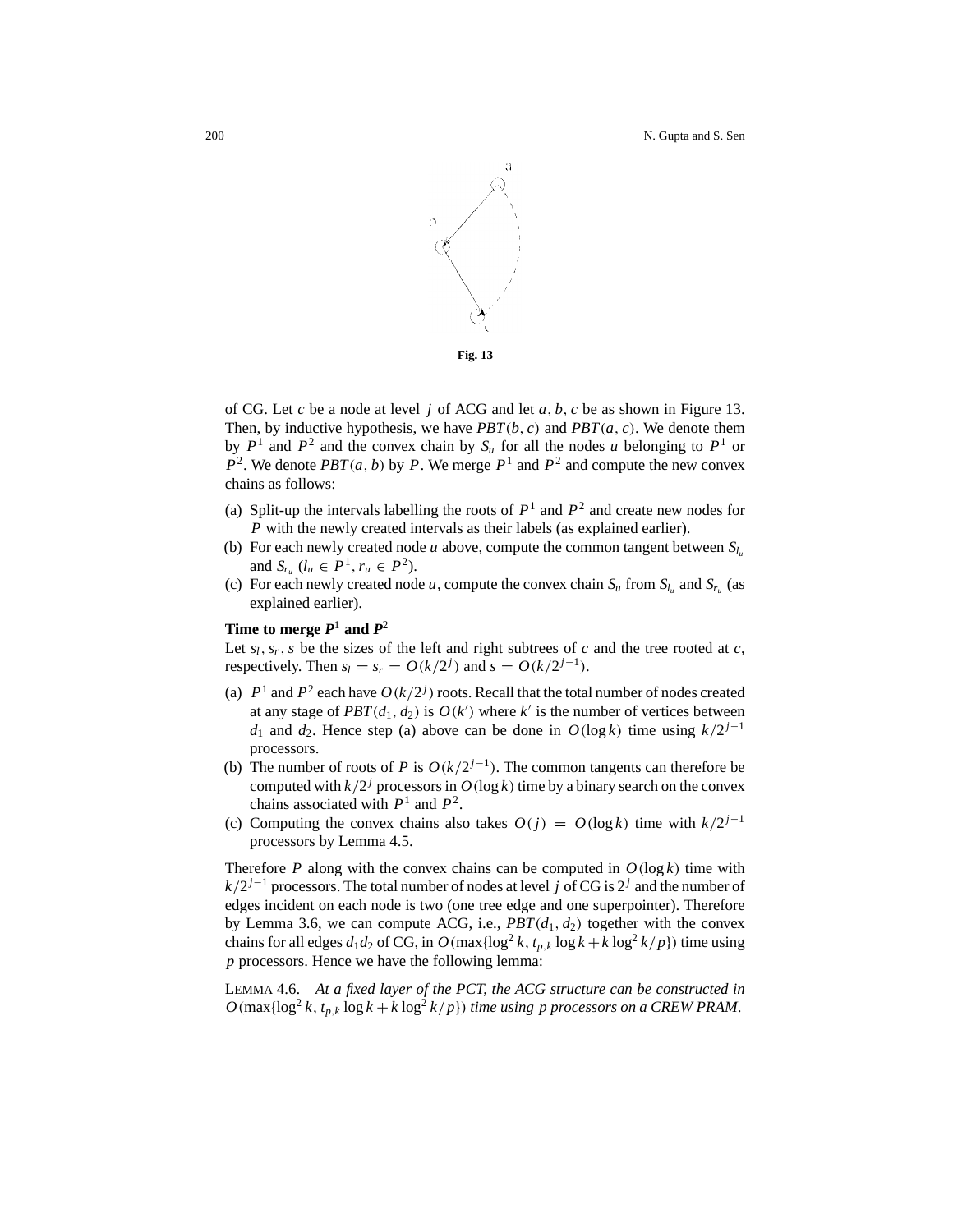To search whether a ray intersects a profile and detect the first intersection in case it does, proceed level by level of ACG starting from the root, according to the recursive search procedure laid down earlier in Section 4.3.1. At each level, it involves searching whether a ray intersects a convex chain between two diagonals, say  $d_1$  and  $d_2$ . To search the convex chain corresponding to a profile  $P_i$ , a binary search is done on  $S_u$  where  $u$ is the root of  $PBT(d_1, d_2)$  labelled with an interval containing *i*. This can be done in  $O(\log k)$  sequential time at each level of ACG, i.e., a total of  $O(\log^2 k)$  sequential time. Thus, detecting whether a segment intersects a profile and computing its first intersection if it does, takes  $O(\log^2 k)$  sequential time. From Lemma 4.2, all  $k_s$  intersections of a segment *s* with a profile can be detected in  $O(\max{\log^2 k + t_{p,k_s}})\log k, k_s \log^2 k/p)$ time with *p* processors.

4.3.2. *Detecting intersections at the next layer of the PCT*. At the next layer of the PCT several (actual) profiles are being computed in parallel. Suppose at a node *u* of the PCT, we compute  $P_j$  by merging  $P_i$  ( $i \le j$ ,  $P_i$  inherited from the parent of *u*) with an intermediate profile  $\pi_{ij}$  precomputed (by the left child of *u*) in phase 1. For each segment *s* of  $\pi_{ij}$  we compute the intersection of *s* with  $P_i$ . Some of the vertices of  $P_i$  may be deleted as they lie below s and hence do not contribute to  $P_j$ . Some new intersections may also be detected. Suppose we have sufficient processors initially to assign two processors to each segment of all the intermediate profiles. More processors are allocated to segments as more intersections are detected as explained in Lemma 4.2. However, now we divide a segment into two subsegments by taking the middle diagonal of the entire set of diagonals (intersections computed so far) spanned by *s* rather than taking the middle diagonal of the set of vertices of just one profile  $P_i$  with which its intersection is to be computed. So the total number of stages is log *k*. The total number of segments (whose intersections are required to be computed) is  $O(n\alpha(n))$  and the total number of intersections is  $O(k)$ . All the intersections of all the segments can be computed in  $O(\log k)$  stages. As in the proof of Lemma 4.2, at each phase we have a number of subsegments—some alive and some dead. Dead subsegments are deleted by an application of compaction. The first intersections can be computed in  $O(\log^2 k)$ sequential time and the total number of alive subsegments over all the  $O(\log k)$  stages is  $O(k + n\alpha(n))$ . Thus by Lemma 3.5 (or as done in the proof of Lemma 4.2) all the intersections of all the segments can be computed in  $O(\max{\log^3 k}, t_{p,k+n\alpha(n)}\log k + (k+1)\log k)$  $n\alpha(n)$  log<sup>2</sup>  $k/p$ }) time. Finally the processor allocation problem of size *r* can be done in  $O(r \log r/p)$  time using *p* processors on a CREW PRAM. The term  $t_{p,k+n\alpha(n)} \log k$ is thus subsumed in  $(k + n\alpha(n))\log^2 k/p$ . Hence all the intersections at the next layer of the PCT can be computed in  $O(\max{\log^3 n}, (k + n\alpha(n))\log^2 n/p)$  time using *p* processors, or all intersections can be detected in  $O(\max{\log^4 n}, (k + n\alpha(n))\log^3 n/p)$ time over all layers of the PCT using *p* processors. The new intersections computed at a fixed layer of the PCT can be sorted and merged with the already existing vertices in the required bounds. Update the labels of the repeated vertices and discard the ones with the old labels using compaction.

**Detecting the deleted vertices and updating their labels:** Observe that at a fixed layer of the PCT a vertex is deleted (and also detected) at most at one node of the PCT, i.e., no two processors attempt to update the label of a vertex at the same time. Label each new intersection point with its segment and the profile. Sort these points on *y*-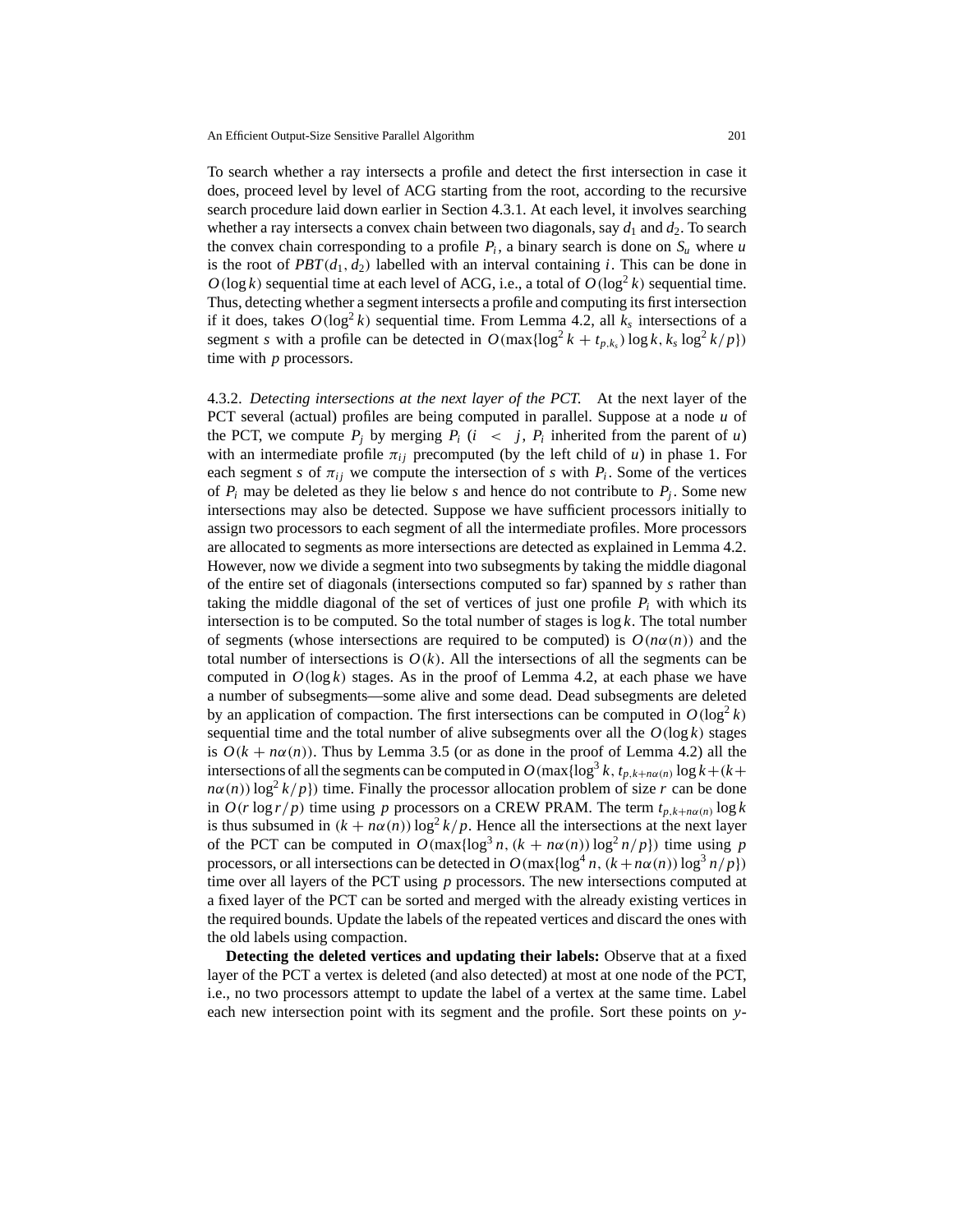202 202 N. Gupta and S. Sen



coordinates and then use a stable sorting algorithm to sort them by their segments. To each consecutive pair of points  $I_1$ ,  $I_2$  ( $I_1$  to the left of  $I_2$ ) belonging to the same segment assign one processor. Let  $d_1, d_2, \ldots, d_r$  be the diagonals between  $I_1$  and  $I_2$ . Let *d* be the least common ancestor of  $d_1$  and  $d_r$  in CG. Then there exists a path from  $d$  to  $d_1$  and a path from *d* to  $d_r$  in CG of length  $O(\log k)$  consisting only of these diagonals (possibly including shooting pointers)—see Figure 14. Let  $I_1$  lie between the diagonals  $v_4$  and  $v_7$ and let  $I_2$  lie between  $v_8$  and  $v_6$ . Then  $d_1 = v_7$ ,  $d_r = v_8$ , and  $d = v_1$  and the required paths are  $v_1$ ,  $v_7$  and  $v_1$ ,  $v_3$ ,  $v_8$ ). The vertices of  $P_i$  lying between  $I_1$  and  $I_2$  are the union of the vertices of  $P_i$  lying between these diagonals. The vertices of  $P_i$  lying between  $d'_j$  and  $d'_{j+1}$  are obtained by following the tree rooted at a root node of  $PBT(d'_j, d'_{j+1})$ labelled with an interval containing *i*. Hence the label of a deleted vertex can be updated in  $O(\log^2 k)$  time. See Appendix D for details. This completes our description of all the algorithmic steps and we summarize Algorithm **Parhidsurf** below.

#### **Algorithm Parhidsurf**

1. Given a two-dimensional surface as a straight line graph in three dimensions, project the line segments on the *x*–*y* plane and triangulate the graph.

Time  $= O(\log n)$ , processors  $= O(n)$  using any efficient algorithm like that in [ACG].

2. Order the edges of the (planar) triangulated graph in the increasing distance from the viewer using the method of [TV]. The ordered set of edges is stored in a *separator tree*.

Time =  $(\log n)$ , processors =  $O(n)$ .

3. For all the nodes of the separator tree do in parallel

Compute the upper profile of the edges in the leaves of the subtree rooted at the node (the edges in the leaves of the separator tree are sorted in the increasing distance from the viewer).

Time =  $O(\log^2 n)$ , processors =  $O(n\alpha(n))$  using Lemma 4.1.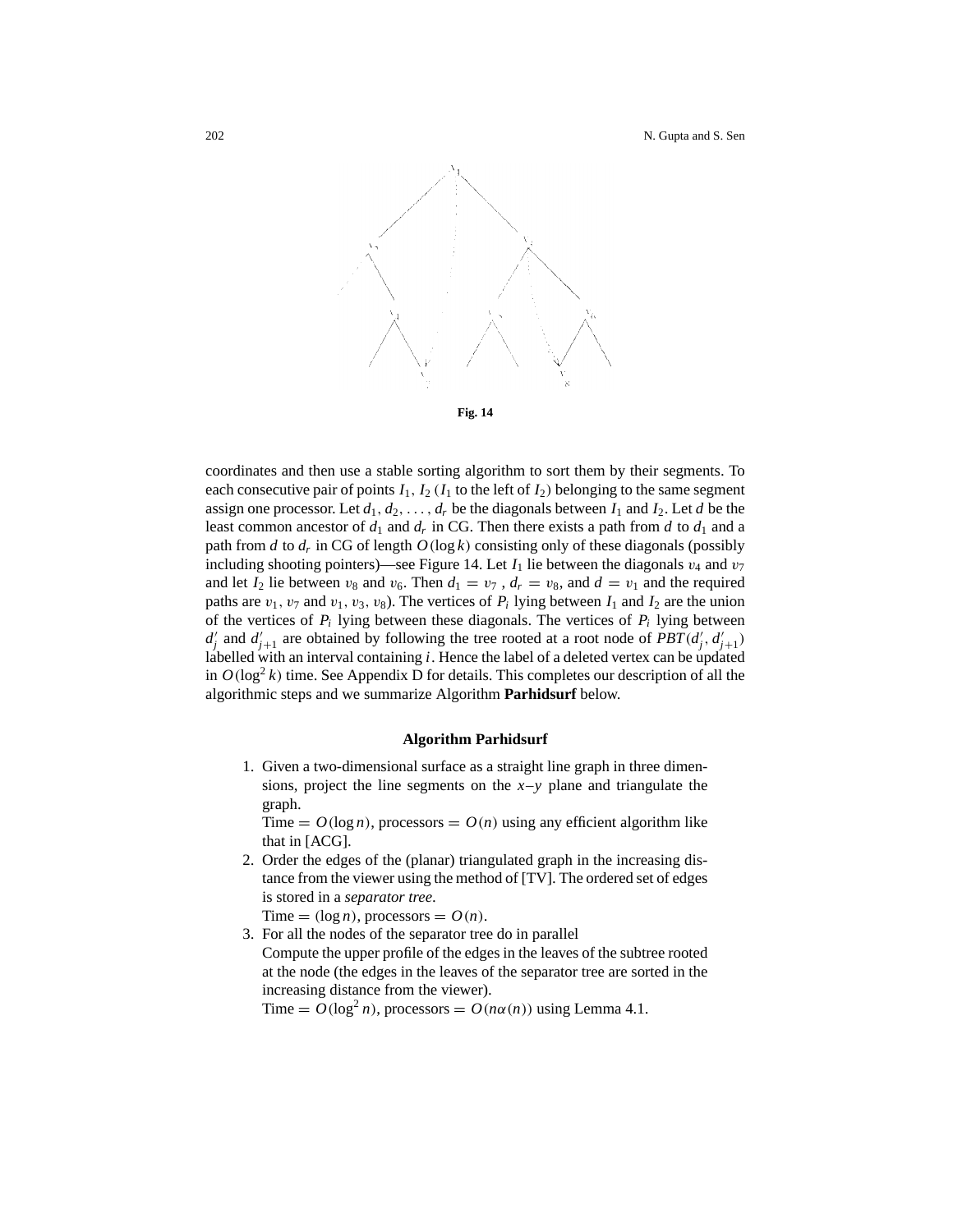- 4. For each layer *L* of the PCT do
	- (a) Compute the CG structure on all the *k* intersections computed so far. Time =  $O(max{\log k, t_{p,k} + k \log k/p})$  using *p* processors by Lemma 4.3.
	- (b) For each level *l* of CG build a shared data structure ACG for detecting intersections of a line segment with a monotone polygon:
		- (i) For all edges  $d_1d_2$  of CG with  $d_2$  at level *l* (for all profiles computed so far represented by a common shared data structure) do in parallel
			- Compute  $PBT(d_1, d_2)$  (Section 4.3.1.2.B, step 2(a)).
		- Compute all the convex chains (Section 4.3.1.2.B, step 2(b)). (ii) Decrement *l*.

Time =  $O(\max{\log^2 k, t_{p,k} \log k + k \log^2 k / p})$  time using *p* processors by Lemma 4.6.

(c) Detect the intersections for the next layer, i.e.,  $L + 1$  of the PCT as follows:

For all the nodes *u* at layer  $L + 1$  of the PCT do in parallel Suppose at node  $u$  the profile  $P_i$  is computed by merging the intermediate profile  $\pi_{ij}$  with  $P_i$ . For all the segments *s* of  $\pi_{ij}$  do in parallel

Compute all the intersections of  $s$  with  $P_i$  as explained in Section 4.3.2 or in the proof of Lemma 4.2. To search the convex chain corresponding to a profile *Pi* , a binary search is done on the labels of the roots of the PCT corresponding to the interval containing *i*. The binary tree rooted at that node gives us the corresponding convex chain.

Time =  $O(\max{\log^3 n}, (k + n\alpha(n))\log^2 n/p)$  using *p* processors. (d) Increment *L*.

All the intersections can be detected in  $O(\max{\log^4 n}, (k +$  $n\alpha(n)$ ) log<sup>3</sup>  $n/p$ }) time over all layers of the PCT using *p* processors.

Therefore we arrive at the main result of this paper.

THEOREM 4.1. *The hidden-line elimination problem for terrains can be solved in*  $O(\max{\log^4 n}, (k + n\alpha(n))\log^3 n/p)$  *time using p CREW processors where n and k are the input and the output sizes*, *respectively*.

REMARK. For  $p = n\alpha(n)/\log n$ , the work bound is  $O((k + n\alpha(n))\log^3 n)$  which is within an  $O(\log n)$  factor of the sequential bound of Reif and Sen [RS2].

**5. Concluding Remarks and Open Problems.** We presented an output-size sensitive parallel algorithm for hidden-line elimination for terrain maps. The algorithm provides a solution in a device-independent manner. Our algorithm achieves a work bound of  $O((k + n\alpha(n))\log^3 n$  which is only about an  $O(\log n)$  factor away from the sequential running time of Reif and Sen [RS2] and an  $O(\log^2 n)$  factor away from that of Overmars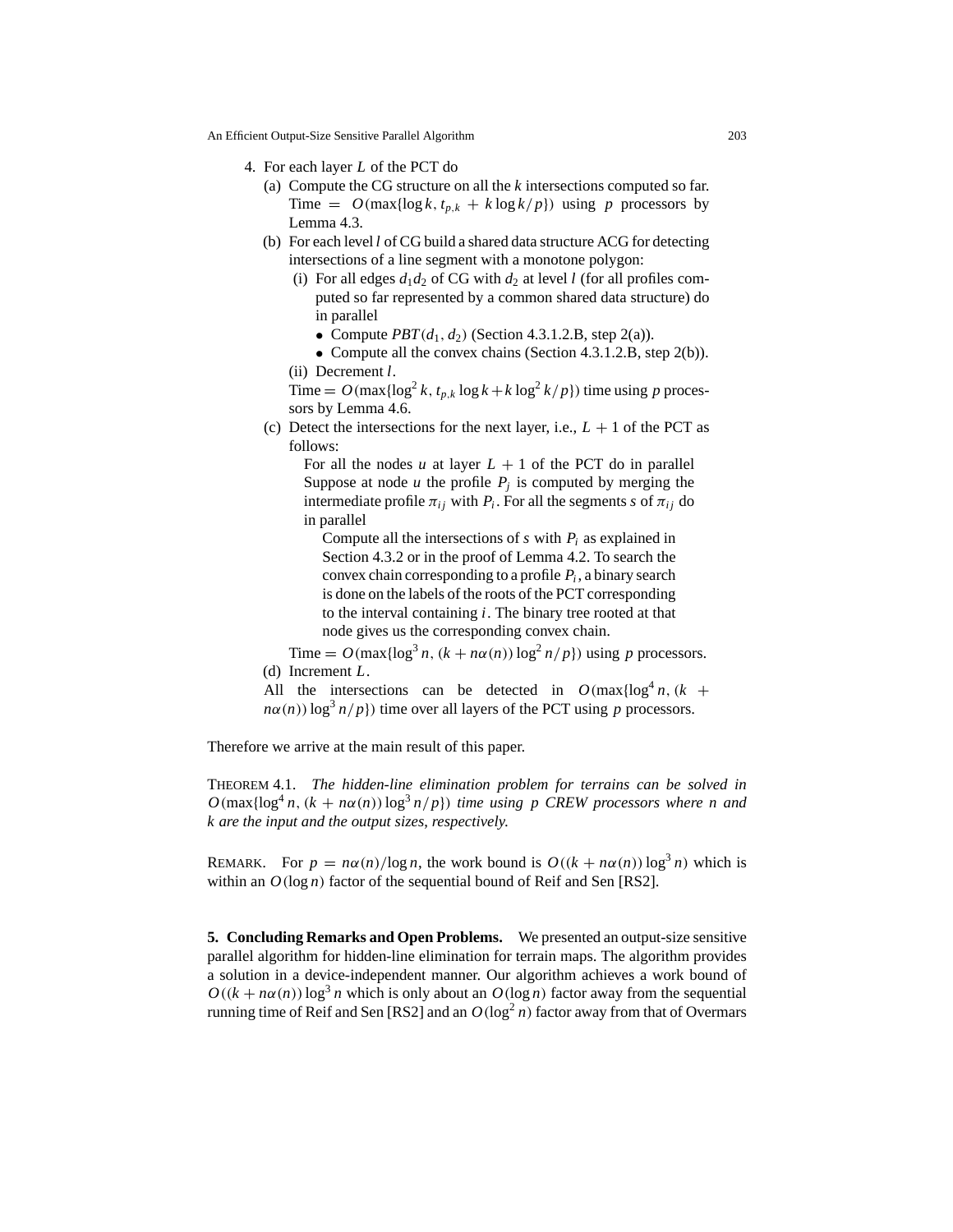et al. Our algorithm runs in  $O(\max{\log^4 n, k \log^3 n/p})$  time for  $k > n\alpha(n)$  using  $p = n\alpha(n)/\log n$  processors in a CREW PRAM.

Our algorithm can be simplified by using an idea of Overmars et al. [OKS]. By "clipping" the intermediate profiles with respect to the actual profiles in the downward phase of our computation, we can avoid the sharing of data structures. This can lead to an improvement in the running time by a logarithmic factor since we may be able to modify the basic algorithm in a way that eliminates the ray-shooting data structure. However, we feel that our approach of using a persistence data structure in a parallel setting is of independent interest and has potential applications to more general scenes.

A natural direction for further work is to generalize the algorithm for any arbitrary three-dimensional scene. However, we will need efficient algorithms for partitioning the scene into disjoint parts such that an ordering of edges is feasible. Moreover, such a partitioning scheme will also have to output-size sensitive.

**Appendix A. Compute the Intersections of Profiles.** Let  $x_1, x_2, \ldots, x_r$  and  $y_1, y_2$ , ...,  $y_s$  be the vertices of profiles  $p_1$  and  $p_2$ , respectively. Let  $z_1, z_2, \ldots, z_m$  ( $m = r + s$ ) be the merged sequence. If for some  $i$ ,  $z_i$  and  $z_{i+1}$  are vertices of the same profile, say  $p_2$ , and their visibilities are same, then the segment  $z_iz_{i+1}$  does not intersect the other profile. If their visibilities are different, then let  $x_r$  be the predecessor of both  $z_i$  and  $z_{i+1}$ in  $p_1$ , then the segment  $z_i z_{i+1}$  intersects the segment  $x_r x_{r+1}$  of  $p_1$ .

Next, consider the subsequence  $x_i$ ,  $y_j$ ,  $x_{i+1}$ ,  $y_{j+1}$ ,  $x_{i+2}$  of  $z_1$ ,  $z_2$ , ...,  $z_m$  for some *i* and *j* (see Figure 15). Let  $Vis(z_i)$  denote the visibility of  $z_i$ .

*Case* 1. If  $Vis(y_j) = Vis(y_{j+1})$  = visible, then  $y_j y_{j+1}$  does not intersect  $p_1$ .

*Case* 2. If  $Vis(y_i) = Vis(y_{i+1}) =$  invisible, then

(a) if  $Vis(x_{i+1}) =$  invisible, then  $y_j y_{j+1}$  intersects both  $x_i x_{i+1}$  and  $x_{i+1} x_{i+2}$ ,

(b) if  $Vis(x_{i+1})$  = visible, then  $y_j y_{j+1}$  does not intersect  $p_1$ .

*Case* 3. If  $Vis(y_i) \neq Vis(y_{i+1})$ , then

(a) if  $Vis(x_{i+1})$  = invisible, then  $y_j y_{j+1}$  intersects  $x_{i+1}x_{i+2}$ ,

(b) if  $Vis(x_{i+1})$  = visible, then  $y_j y_{j+1}$  intersects  $x_i x_{i+1}$ .

Appendix B. Merge  $PBT(d_1, d)$  and  $PBT(d_1, d_2)$ : Introducing Hypothetical Points  $r_1 + 1$  and  $r_2 + 1$ . Let  $r_{\min} = \min\{r_1, r_2\}$  and  $r_{\max} = \max\{r_1, r_2\}$ . Let  $i''_1, i''_2, \ldots, i''_t$  be the merged sequence of left endpoints not including  $r_1 + 1$  and  $r_2 + 1$ .

*Case* 1:  $i_j'' \le r_{\min} < i_{j+1}''$  *for some j < t.* Then create nodes with the following labels:  $[i''_1, i''_2 - 1]$ ,  $[i''_2, i''_3 - 1]$ , ...,  $[i''_j, r_{\min}]$ ,  $[r_{\min} + 1, i''_{j+1} - 1]$ ,  $[i''_{j+1}, i''_{j+2} -$ 1], ...,  $[i''_{t-1}, i''_t - 1]$ ,  $[i''_t, r_{\text{max}}]$ .

*Case* 2:  $r_{\text{min}} \ge i''$ . Then create nodes with the following labels:  $[i''_1, i''_2 - 1]$ ,  $[i''_2, i''_3 -$ 1],...,  $[i''_{t-1}, i''_{t} - 1]$ ,  $[i''_{t}, r_{min}]$  and one more node with label  $[r_{min} + 1, r_{max}]$  if  $r_{\min} \neq r_{\max}$ .

It is easy to see from above that the introduction of hypothetical points  $r_1 + 1$  and  $r_2 + 1$ takes care of both the conditions above.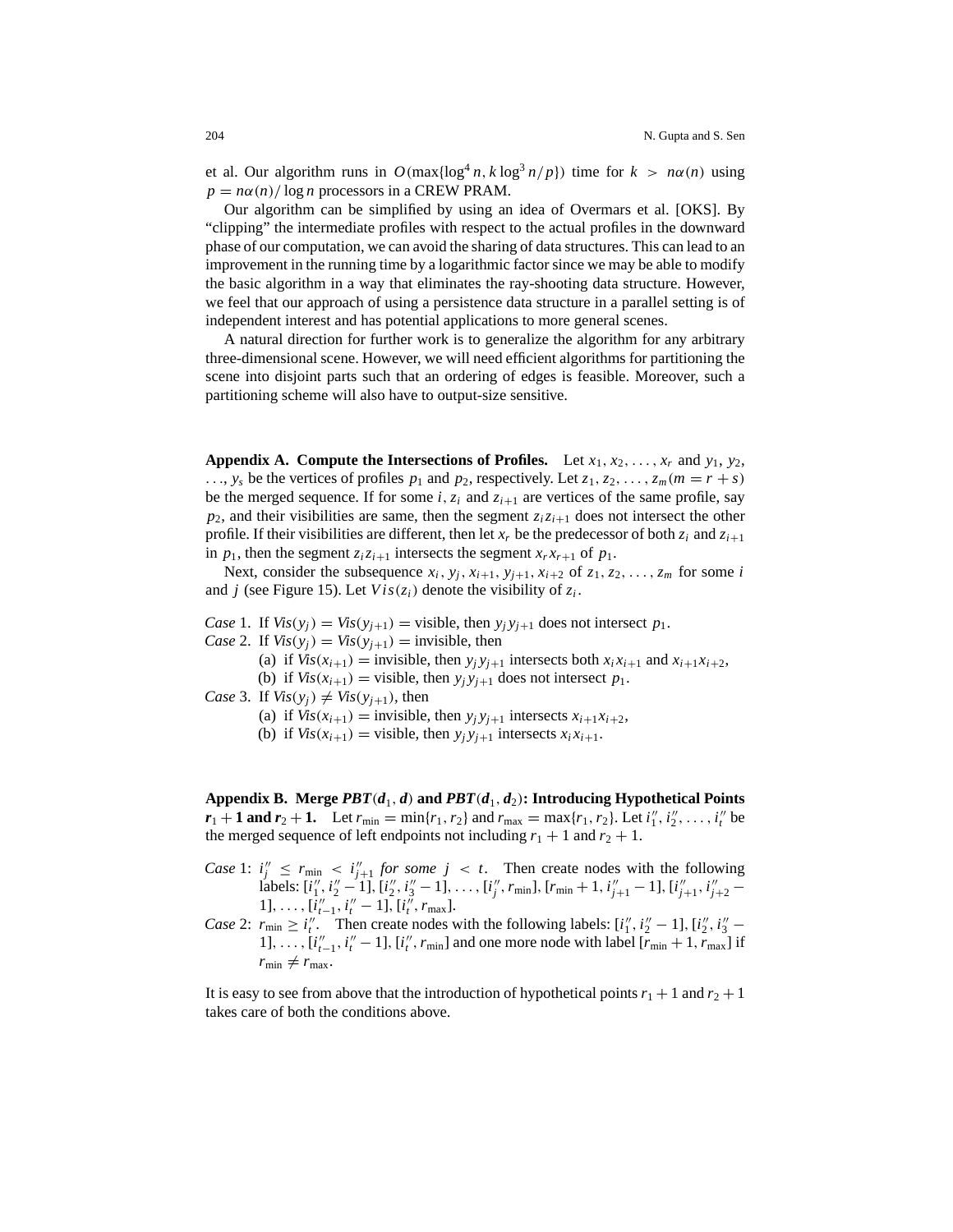

**Fig. 15.** Let  $y_j y_{j+1}$  be one of the segments of profile  $p_2$ . Case 1: both  $y_j$  and  $y_{j+1}$  are visible and the segment  $y_j y_{j+1}$  does not intersect the profile  $p_1$ . Case 2: both  $y_j$  and  $y_{j+1}$  are invisible. (a)  $x_{i+1}$  is invisible and the segment  $y_j y_{j+1}$  intersects both the segments  $x_i x_{i+1}$  and  $x_{i+1} x_{i+2}$  of the profile  $p_1$ . (b)  $x_{i+1}$  is visible and the segment  $y_j y_{j+1}$  does not intersect the profile  $p_1$ . Case 3:  $y_j$  is visible and  $y_{j+1}$  is invisible. (a)  $x_{i+1}$  is invisible and the segment  $y_j y_{j+1}$  intersects the segment  $x_{i+1}x_{i+2}$  of the profile  $p_1$ . (b)  $x_{i+1}$  is visible and the segment  $y_j y_{j+1}$  intersects the segment  $x_i x_{i+1}$  of the profile  $p_1$ .

## **Appendix C**

CLAIM. *The height of the tree rooted at*  $n_i = ht(T_i) + 1$ .

PROOF. Let  $ht(n_i)$  denote the height of the tree rooted at  $n_i$ . Since  $ht(T_m) \leq ht(T_{m-1})-$ 1, max{ $ht(T_m)$ ,  $ht(T_{m-1})$ } =  $ht(T_{m-1})$ . Thus  $ht(n_{n-1}) = ht(T_{m-1}) + 1$ . The claim is thus true for  $i = m - 1$ . Suppose it is true for all  $i > j$ , then

$$
ht(n_j) = \max\{ht(T_j), ht(n_{j+1})\} + 1 = \max\{ht(T_j), ht(T_{j+1}) + 1\} + 1 = ht(T_j) + 1.
$$

Hence proved.

**Appendix D. Computing the Vertices of a Profile Lying Below a Subsegment.** To each consecutive pair of points belonging to the same segment, assign one processor. For the pair  $I_1$ ,  $I_2$ , each labeled with  $(s, P_i)$ , where  $I_1$  is to the left of  $I_2$ , do a binary search on the tree edges of CG. Let  $d_1$  be the leftmost diagonal to the right of  $I_1$  and let  $d_2$  be the rightmost diagonal to the left of  $I_2$ . Let *d* be the least common ancestor of  $d_1$  and  $d_2$ . Let  $d = v_1, v_2, \dots, v_j = d_1$  be a path of tree edges in CG from *d* to  $d_1$ . Let  $v'_1, v'_2, \dots, v'_r$ 

 $\Box$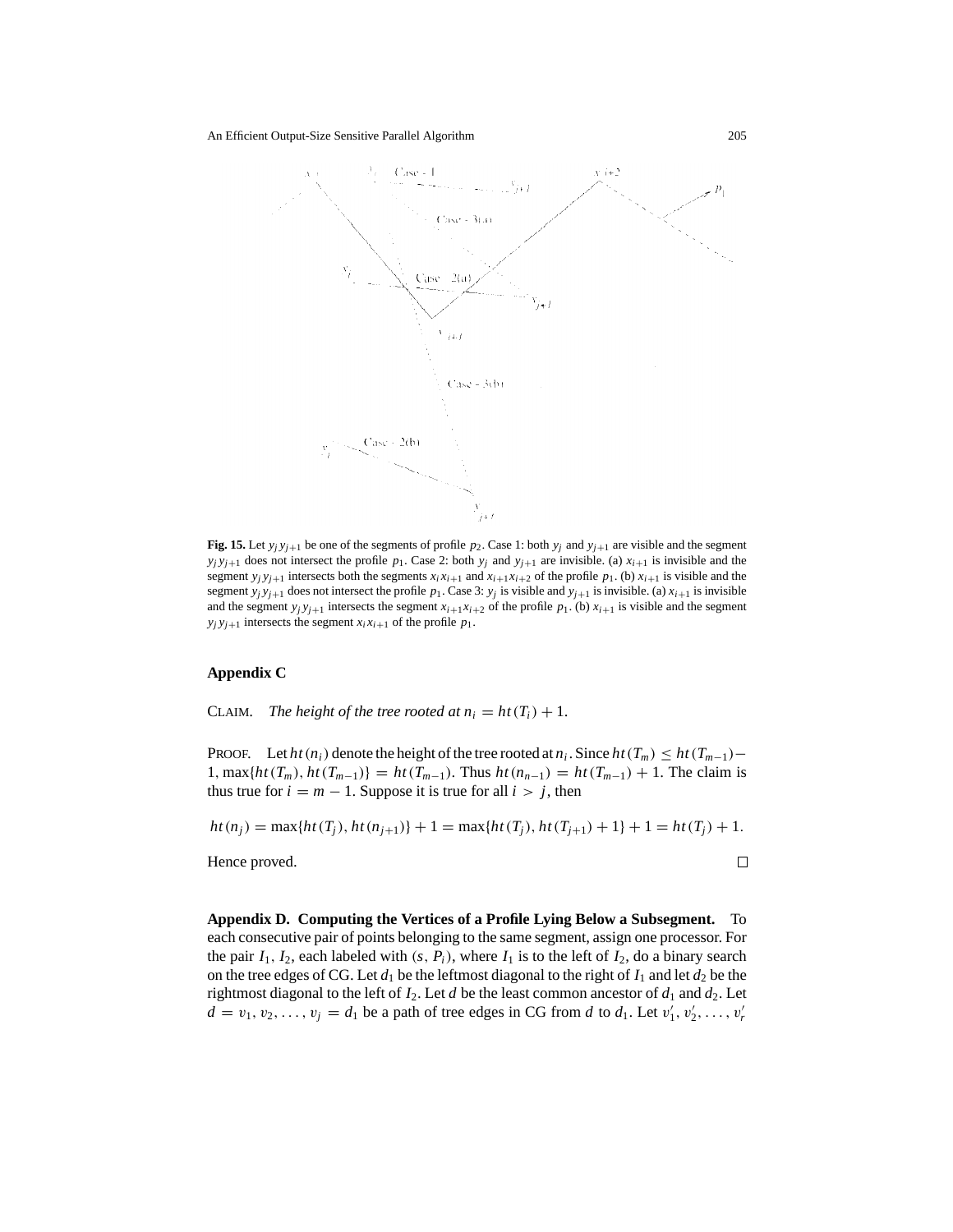be the nodes in order on this path to the right of  $I_1$ . These are the diagonals between *d*<sub>1</sub> and *d*. Then there exists a path  $d = v'_1, v'_2, \ldots, v'_r = d_1$  in CG (possibly including superpointers). Similarly, there exists a path  $d = w'_1, w'_2, \ldots, w'_s = d_2$  in CG of the diagonals between *d* and *d*<sub>2</sub>. For all  $v'_l$  and for all  $w'_m$ ,  $PT(v'_l, v'_{l+1})$  and  $PT(w'_m, w'_{m+1})$ contain all the vertices of  $P_i$  between  $v'_i$ ,  $v'_{i+1}$  and between  $w'_m$ ,  $w'_{m+1}$ , respectively. Let *PT* (*d*<sup>'</sup><sub>1</sub>, *d*<sup>'</sup><sub>2</sub>) be under consideration. Let *v* be the root of *PT* (*d*<sup>'</sup><sub>1</sub>, *d*<sup>'</sup><sub>2</sub>) with label [*a*, *b*] containing *i*. By following a path from v down to a leaf one gets to a vertex of *Pi* between  $I_1$  and  $I_2$ . If it lies above *s*, then no point of  $P_i$  is deleted by the subsegment  $I_1I_2$ of *s*, hence stop, else continue as follows. Let  $n_{[a,b]}$  be the number of vertices between  $d'_1$ and  $d'_2$  whose labels contain [ $a$ ,  $b$ ]. This is precisely the number of vertices of  $P_i$  between  $d'_1$  and  $d'_2$ . This number can be computed while building  $PT(d'_1, d'_2)$  and stored at the root v. Thus with  $n_{[a,b]}$  processors (or one processor for each deleted vertex), labels of all the deleted vertices between  $d'_1$  and  $d'_2$  can be updated in  $O(\log k)$  time. Notice that a vertex may be counted more than once. However, since a vertex is deleted at most at one node of the PCT at a fixed layer, the total processor requirement is  $O(k)$ . Thus all the vertices of the profile  $P_i$  lying below the subsegment  $I_1 I_2$  of *s* are deleted in  $O(\log^2 k)$ time ( $O(\log k)$  time for each pair  $v'_l v'_{l+1}$  and  $w'_m w'_{m+1}$  which are  $O(\log k)$  in number) with one processor for each deleted vertex.

#### **References**

- [ACG] M. J. Attalah, R. Cole, and M. T. Goodrich. Cascading divide-and-conquer: a technique for designing parallel algorithms. *Proceedings of the* 28*th IEEE Symposium on Foundations of Computer Science*, pages 151–160, 1987.
- [AGO] M. Attalah, M. Goodrich, and M. Overmaars. An input-size/output-size trade-off in the timecomplexity of rectilinear hidden-surface removal. *Proceedings of ICALP*, 1990.
- [AM] P. K. Agarwal and J. Matousěk. Ray shooting and parametric search. *SIAM Journal on Computing*, 22(4):794–806, 1993.
- [Be] M. Bern. Hidden surface removal for rectangles. *Proceedings of the* 4*th ACM Symposium on Computational Geometry*, pages 183–192, 1988.
- [Br] R. P. Brent. The parallel evaluation of general arithmetic expressions. *Journal of the ACM*, 201– 208, 1974.
- [CG] B. Chazelle and L. Guibas. Visibility and intersection problems in plane geometry. *Proceedings of the ACM Symposium on Computational Geometry*, pages 135–146, 1985.
- [CS] R. Cole and M. Sharir. Visibility problems for polyhedral terrains. Tech. Report No. 92, Courant Institute of Mathematical Sciences, 1986.
- [D] F. Devai. Quadratic bounds for hidden-line elimination. *Proceedings of the* 2*nd Annual Symposium on Computational Geometry*, pages 269–275, 1986.
- [dBHO<sup>+</sup>] M. de Berg, D. Halperin, M. Overmars, J. Snoeyink, and M. van Kreveld. Efficient ray shooting and hidden surface removal. *Algorithmica*, 12:30–53, 1994.
	- [DSST] J. R. Driscoll, N. Sarnak, D. D. Sleator, and R. E. Tarzan. Make the data-structures persistent. *Journal of Computer and System Sciences*, 38:86–124, 1989.
	- [G] M. T. Goodrich. A polygonal approach to hidden-line elimination. *GVGIP*: *Graphical Models and Image Processing*, 54(1):1–12, 1992.
	- [GGB] M. Ghouse, M. Goodrich, and J. Bright. Generalized sweep methods for parallel computational geometry. *Proceedings of the* 2*nd ACM Symposium on Parallel Algorithms and Architectures*, pages 280–289, 1990.
	- [GO] R. Guting and T. Ottmann. New algorithms for special cases of the hidden-line elimination problem. *Proceedings of STACS*, pages 161–171, 1985.